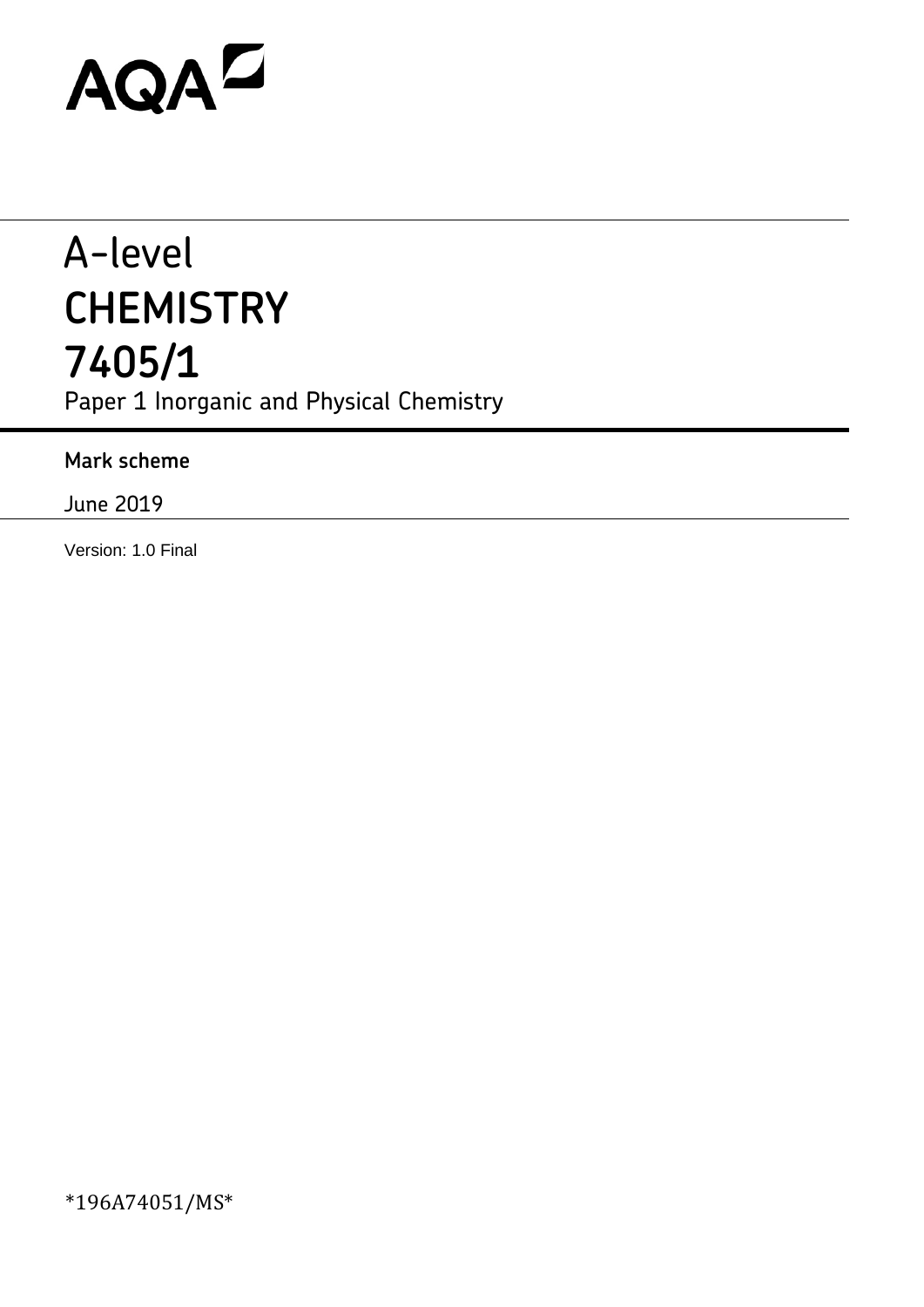Mark schemes are prepared by the Lead Assessment Writer and considered, together with the relevant questions, by a panel of subject teachers. This mark scheme includes any amendments made at the standardisation events which all associates participate in and is the scheme which was used by them in this examination. The standardisation process ensures that the mark scheme covers the students' responses to questions and that every associate understands and applies it in the same correct way. As preparation for standardisation each associate analyses a number of students' scripts. Alternative answers not already covered by the mark scheme are discussed and legislated for. If, after the standardisation process, associates encounter unusual answers which have not been raised they are required to refer these to the Lead Assessment Writer.

It must be stressed that a mark scheme is a working document, in many cases further developed and expanded on the basis of students' reactions to a particular paper. Assumptions about future mark schemes on the basis of one year's document should be avoided; whilst the guiding principles of assessment remain constant, details will change, depending on the content of a particular examination paper.

Further copies of this mark scheme are available from aqa.org.uk

Copyright © 2019 AQA and its licensors. All rights reserved.

AQA retains the copyright on all its publications. However, registered schools/colleges for AQA are permitted to copy material from this booklet for their own internal use, with the following important exception: AQA cannot give permission to schools/colleges to photocopy any material that is acknowledged to a third party even for internal use within the centre.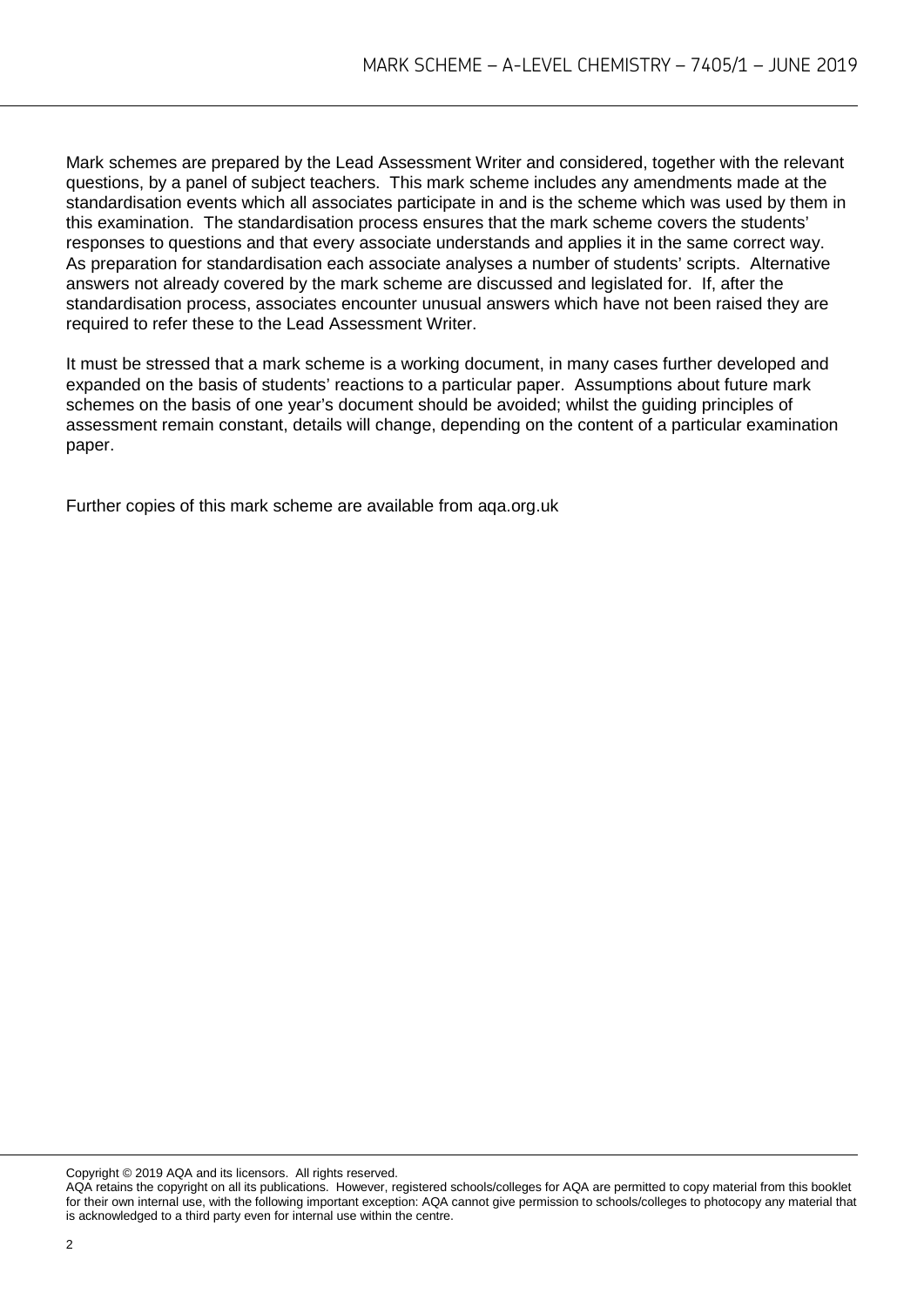### **AS and A-Level Chemistry Mark Scheme Instructions for Examiners**

#### **1. General**

The mark scheme for each question shows:

- the marks available for each part of the question
- the total marks available for the question
- the typical answer or answers which are expected
- extra information to help the examiner make his or her judgement and help to delineate what is acceptable or not worthy of credit or, in discursive answers, to give an overview of the area in which a mark or marks may be awarded.

The extra information in the 'Comments' column is aligned to the appropriate answer in the lefthand part of the mark scheme and should only be applied to that item in the mark scheme.

You should mark according to the contents of the mark scheme. If you are in any doubt about applying the mark scheme to a particular response, consult your Team Leader.

At the beginning of a part of a question a reminder may be given, for example: where consequential marking needs to be considered in a calculation; or the answer may be on the diagram or at a different place on the script.

In general the right-hand side of the mark scheme is there to provide those extra details which might confuse the main part of the mark scheme yet may be helpful in ensuring that marking is straightforward and consistent.

The use of M1, M2, M3 etc in the right-hand column refers to the marking points in the order in which they appear in the mark scheme. So, M1 refers to the first marking point, M2 the second marking point etc.

#### **2. Emboldening**

- **2.1** In a list of acceptable answers where more than one mark is available 'any **two** from' is used, with the number of marks emboldened. Each of the following bullet points is a potential mark.
- **2.2** A bold **and** is used to indicate that both parts of the answer are required to award the mark.
- **2.3** Alternative answers acceptable for a mark are indicated by the use of **OR**. Different terms in the mark scheme are shown by a / ; eg allow smooth / free movement.

#### **3. Marking points**

#### **3.1 Marking of lists**

This applies to questions requiring a set number of responses, but for which students have provided extra responses. The general 'List' principle to be followed in such a situation is that 'right  $+$  wrong = wrong'.

Each error / contradiction negates each correct response. So, if the number of error / contradictions equals or exceeds the number of marks available for the question, no marks can be awarded.

However, responses considered to be neutral (often prefaced by 'Ignore' in the mark scheme) are not penalised.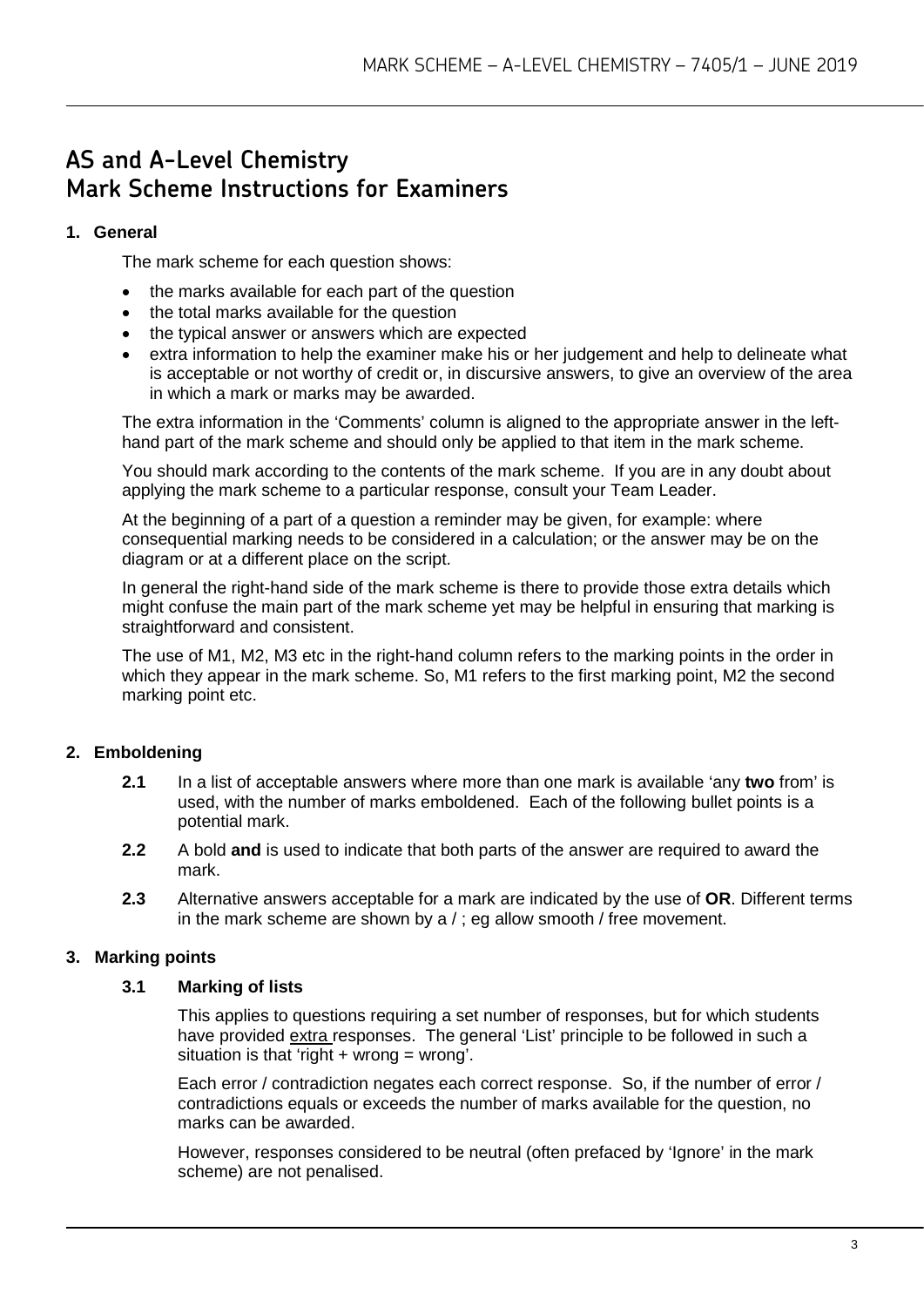| Correct<br>answers | Incorrect<br>answers (i.e.<br>incorrect rather<br>than neutral) | Mark $(2)$ | Comment                                                                                                           |
|--------------------|-----------------------------------------------------------------|------------|-------------------------------------------------------------------------------------------------------------------|
| 1                  | 0                                                               | 1          |                                                                                                                   |
|                    |                                                                 |            | They have not exceeded the maximum<br>number of responses so there is no penalty.                                 |
|                    | 2                                                               | 0          | They have exceeded the maximum number<br>of responses so the extra incorrect<br>response cancels the correct one. |
| 2                  | 0                                                               | 2          |                                                                                                                   |
| 2                  |                                                                 |            |                                                                                                                   |
| $\overline{2}$     | 2                                                               | $\Omega$   |                                                                                                                   |
| 3                  | 0                                                               | 2          | The maximum mark is 2                                                                                             |
| 3                  |                                                                 | 1          | The incorrect response cancels out one of<br>the two correct responses that gained<br>credit.                     |
| 3                  | $\overline{2}$                                                  | $\Omega$   | Two incorrect responses cancel out the two<br>marks gained.                                                       |
| 3                  | 3                                                               | 0          |                                                                                                                   |

For example, in a question requiring 2 answers for 2 marks:

#### **3.2 Marking procedure for calculations**

Full marks should be awarded for a correct numerical answer, without any working shown, unless the question states 'Show your working' or 'justify your answer'. In this case, the mark scheme will clearly indicate what is required to gain full credit.

If an answer to a calculation is incorrect and working is shown, process mark(s) can usually be gained by correct substitution / working and this is shown in the 'Comments' column or by each stage of a longer calculation.

#### **3.3 Errors carried forward, consequential marking and arithmetic errors**

Allowances for errors carried forward are most likely to be restricted to calculation questions and should be shown by the abbreviation ECF or consequential in the marking scheme.

An arithmetic error should be penalised for one mark only unless otherwise amplified in the marking scheme. Arithmetic errors may arise from a slip in a calculation or from an incorrect transfer of a numerical value from data given in a question.

#### **3.4 Equations**

In questions requiring students to write equations, state symbols are generally ignored unless otherwise stated in the 'Comments' column.

Examiners should also credit correct equations using multiples and fractions unless otherwise stated in the 'Comments' column.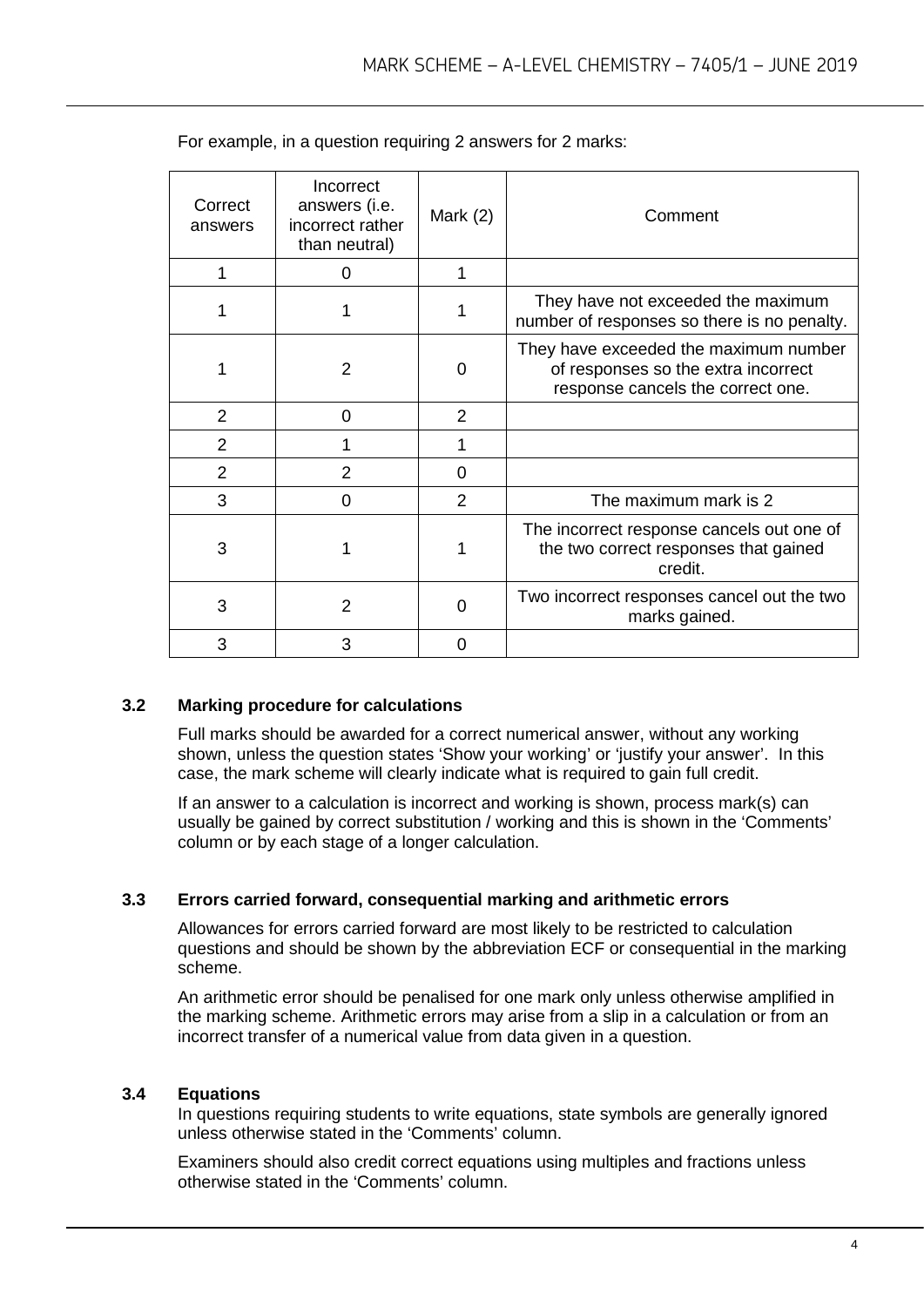#### **3.5 Oxidation states**

In general, the sign for an oxidation state will be assumed to be positive unless specifically shown to be negative.

#### **3.6 Interpretation of 'it'**

Answers using the word 'it' should be given credit only if it is clear that the 'it' refers to the correct subject.

#### **3.7 Phonetic spelling**

The phonetic spelling of correct scientific terminology should be credited **unless** there is a possible confusion with another technical term or if the question requires correct IUPAC nomenclature.

#### **3.8 Brackets**

(…..) are used to indicate information which is not essential for the mark to be awarded but is included to help the examiner identify the sense of the answer required.

#### **3.9 Ignore / Insufficient / Do not allow**

Ignore or insufficient is used when the information given is irrelevant to the question or not enough to gain the marking point. Any further correct amplification could gain the marking point.

Do **not** allow means that this is a wrong answer which, even if the correct answer is given, will still mean that the mark is not awarded.

#### **3.10 Marking crossed out work**

Crossed out work that **has not been** replaced should be marked as if it were not crossed out, if possible. Where crossed out work **has been** replaced, the replacement work and not the crossed out work should be marked.

#### **3.11 Reagents and Observations**

The command word "Identify", allows the student to choose to use **either** the name or the formula of a reagent in their answer. In some circumstances, the list principle may apply when both the name and the formula are used. Specific details will be given in mark schemes.

The guiding principle is that a reagent is a chemical which can be taken out of a bottle or container. Failure to identify complete reagents **will be penalised**, but follow-on marks (e.g. for a subsequent equation or observation) can be scored from an incorrect attempt (possibly an incomplete reagent) at the correct reagent. Specific details will be given in mark schemes.

For example, **no credit** would be given for

- the cyanide ion or CN<sup>-</sup> when the reagent should be potassium cyanide or KCN:
- the hydroxide ion or OH<sup>-</sup> when the reagent should be sodium hydroxide or NaOH;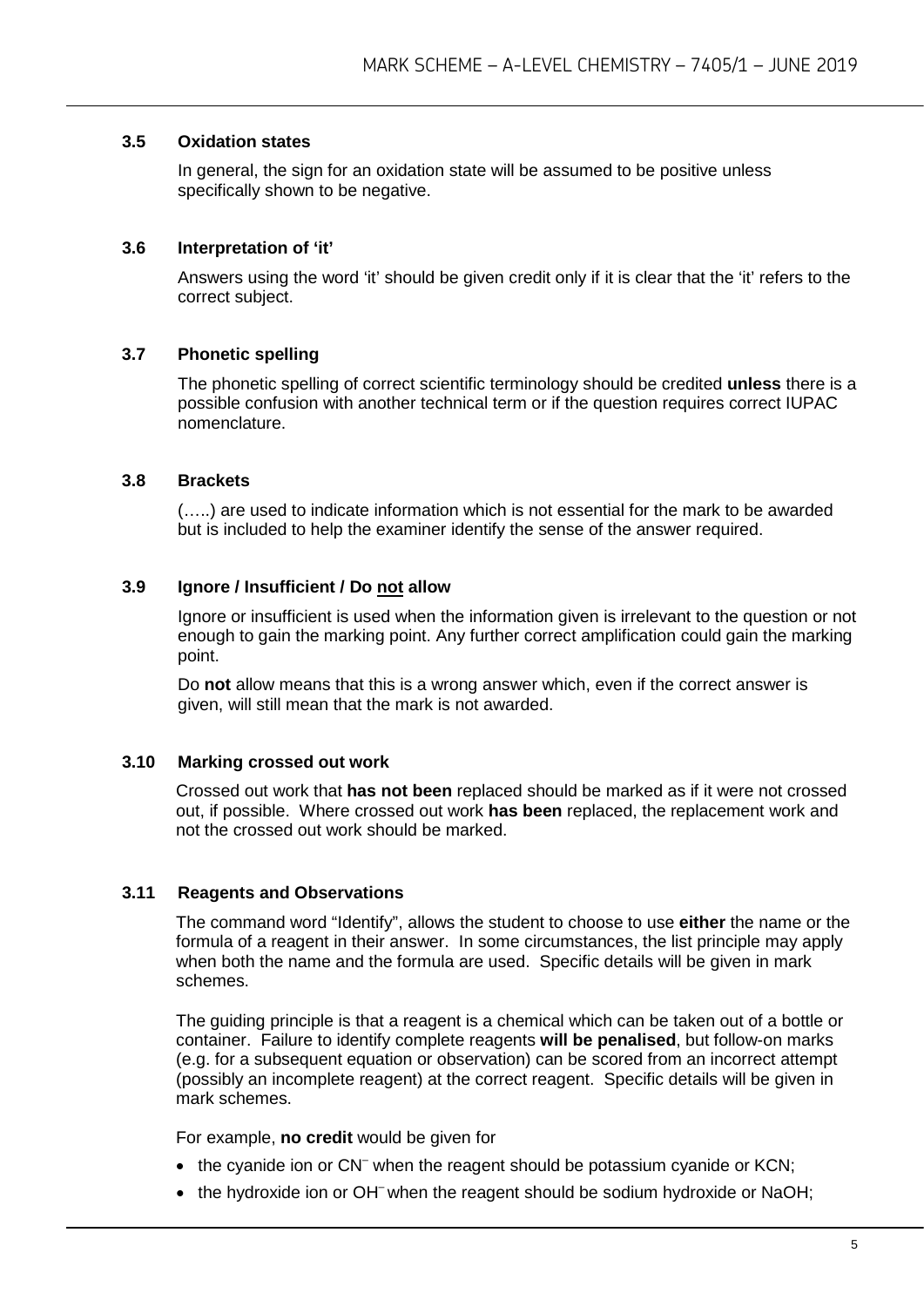• the  $Ag(NH<sub>3</sub>)<sub>2</sub><sup>+</sup>$  ion when the reagent should be Tollens' reagent (or ammoniacal silver nitrate). In this example, no credit is given for the ion, but credit could be given for a correct observation following on from the use of the ion. Specific details will be given in mark schemes.

In the event that a student provides, for example, **both** KCN and cyanide ion, it would be usual to ignore the reference to the cyanide ion (because this is not contradictory) and credit the KCN. Specific details will be given in mark schemes.

- Where an observation is required, the answer must state clearly what is seen, heard or detected by smell. Statements such as 'carbon dioxide is given off' or 'barium sulfate is formed' would not gain marks as observations. Credit would be given for descriptions such as 'effervescence' or 'fizzing' or for 'white precipitate or white ppt'.
- Where relevant, 'no visible change' is an acceptable answer, but the statement 'no observation' would not gain a mark.

#### **3.12 Organic structures**

Where students are asked to draw organic structures, unless a specific type is required in the question and stated in the mark scheme, these may be given as displayed, structural or skeletal formulas or a combination of all three as long as the result is unambiguous.

In general

- Displayed formulae must show all of the bonds and all of the atoms in the molecule, but need not show correct bond angles.
- Skeletal formulae must show carbon atoms by an angle or suitable intersection in the skeleton chain. Functional groups must be shown and it is essential that all atoms other than C atoms are shown in these (except H atoms in the functional groups of aldehydes, secondary amines and N-substituted amides which do not need to be shown).
- Structures must not be ambiguous, e.g. 1-bromopropane should be shown as  $CH<sub>3</sub>CH<sub>2</sub>CH<sub>2</sub>Br$  and not as the molecular formula  $C<sub>3</sub>H<sub>7</sub>Br$  which could also represent the isomeric 2-bromopropane.
- Bonds should be drawn correctly between the relevant atoms. This principle applies in all cases where the attached functional group contains a carbon atom, e.g nitrile, carboxylic acid, aldehyde and acid chloride. The carbon-carbon bond should be clearly shown. Wrongly bonded atoms will be penalised **on every occasion**. (see the examples below)
- The same principle should also be applied to the structure of alcohols. For example, if students show the alcohol functional group as C ─ HO, they should be penalised **on every occasion**.
- Latitude should be given to the representation of  $C C$  bonds in alkyl groups, given that  $CH_3$ — is considered to be interchangeable with  $H_3C$ — even though the latter would be preferred.
- Similar latitude should be given to the representation of amines where  $NH<sub>2</sub>$  C will be allowed, although  $H_2N-C$  would be preferred.
- Poor presentation of vertical C ─ CH<sup>3</sup> bonds or vertical C ─ NH<sup>2</sup> bonds should **not** be penalised. For other functional groups, such as  $-$  OH and  $-$  CN, the limit of tolerance is the half-way position between the vertical bond and the relevant atoms in the attached group.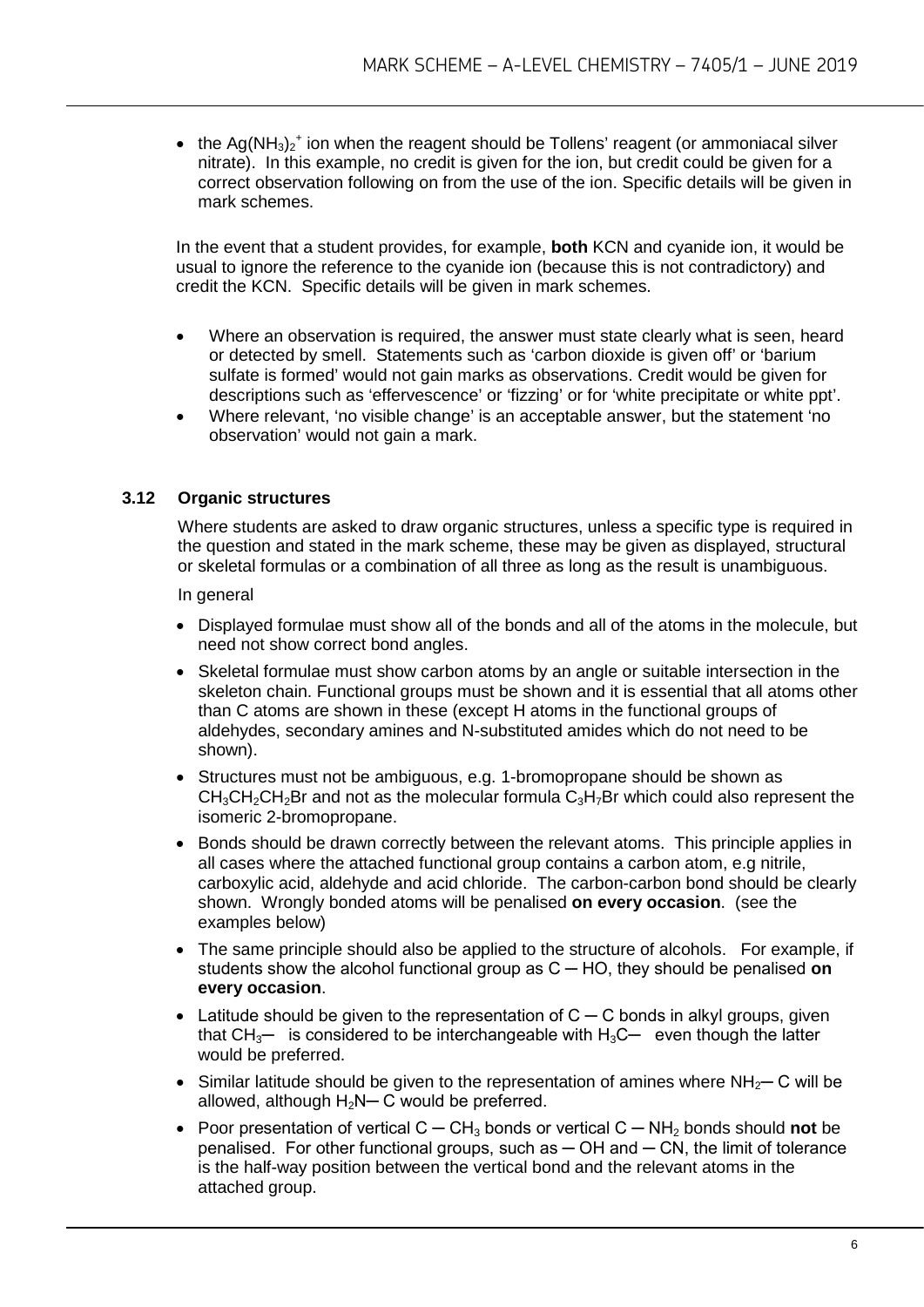

By way of illustration, the following would apply.

- Representation of CH2 by C−H2 will be penalised
- Some examples are given here of **structures** for specific compounds that should **not** gain credit (but, exceptions may be made in the context of balancing equations)

| CH <sub>3</sub> COH                | for | ethanal |
|------------------------------------|-----|---------|
| CH <sub>3</sub> CH <sub>2</sub> HO | for | ethanol |
| OHCH <sub>2</sub> CH <sub>3</sub>  | for | ethanol |
| $C_2H_6O$                          | for | ethanol |
| CH <sub>2</sub> CH <sub>2</sub>    | for | ethene  |
| CH <sub>2</sub> .CH <sub>2</sub>   | for | ethene  |
| CH <sub>2</sub> :CH <sub>2</sub>   | for | ethene  |

• Each of the following **should gain credit** as alternatives to correct representations of the structures.

```
CH_2 = CH_2 for ethene, H_2C=CH_2
```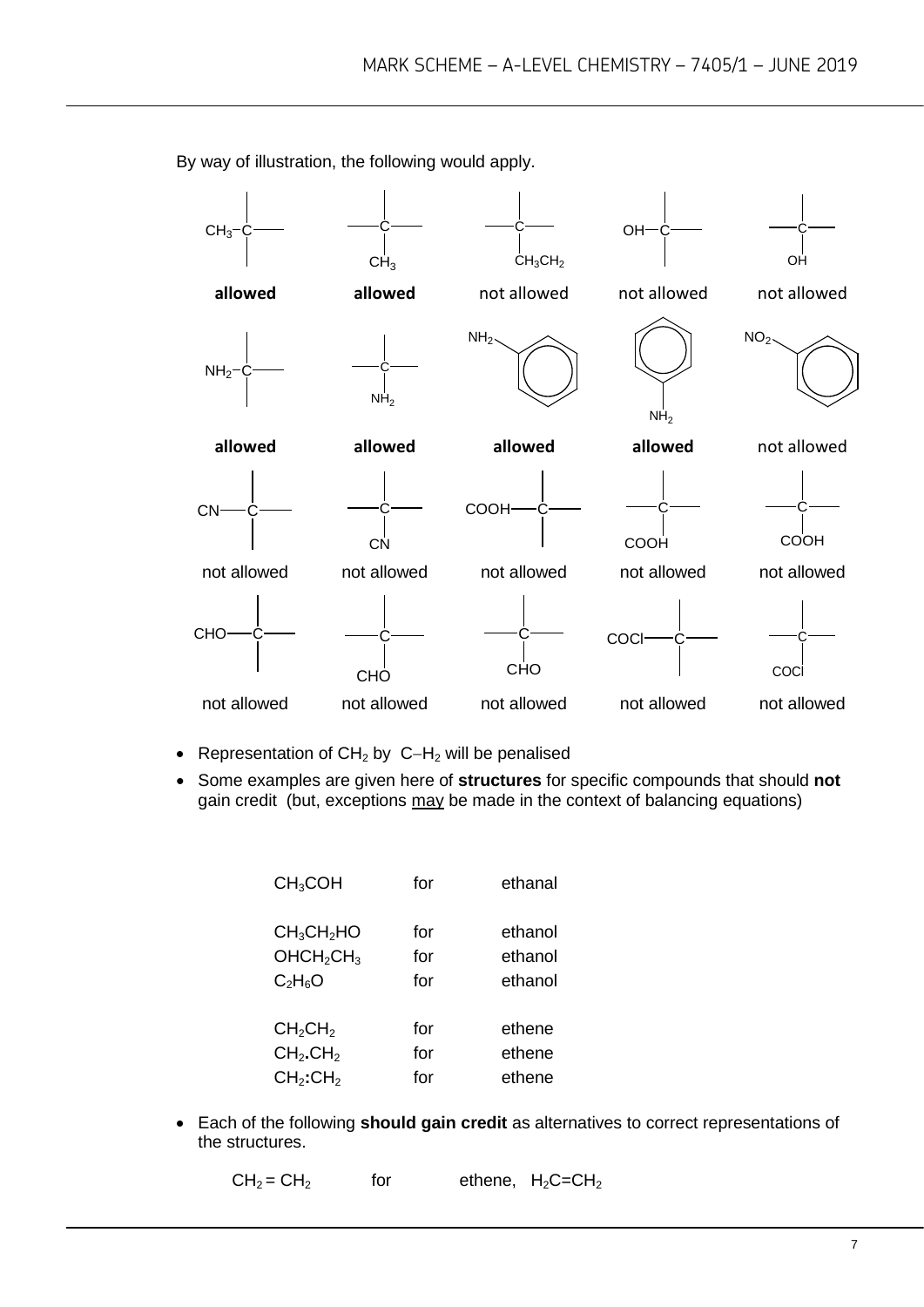$CH<sub>3</sub>CHOHCH<sub>3</sub>$  for propan-2-ol,  $CH<sub>3</sub>CH(OH)CH<sub>3</sub>$ 

- In most cases, the use of "sticks" to represent C ─ H bonds in a structure should **not** be penalised. The exceptions to this when "sticks" will be penalised include
	- when a displayed formula is required
	- when a skeletal structure is required or has been drawn by the candidate

#### **3.13 Organic names**

As a general principle, non-IUPAC names or incorrect spelling or incomplete names should **not** gain credit. Some illustrations are given here.

Unnecessary but not wrong numbers will **not** be penalised such as the number '2' in 2-methylpropane or the number '1' in 2-chlorobutan-1-oic acid.

| but-2-ol                | should be butan-2-ol                                        |
|-------------------------|-------------------------------------------------------------|
| 2-hydroxybutane         | should be butan-2-ol                                        |
| butane-2-ol             | should be butan-2-ol                                        |
| 2-butanol               | should be butan-2-ol                                        |
| ethan-1,2-diol          | should be ethane-1,2-diol                                   |
| 2-methpropan-2-ol       | should be 2-methylpropan-2-ol                               |
| 2-methylbutan-3-ol      | should be 3-methylbutan-2-ol                                |
| 3-methylpentan          | should be 3-methylpentane                                   |
| 3-mythylpentane         | should be 3-methylpentane                                   |
| 3-methypentane          | should be 3-methylpentane                                   |
| propanitrile            | should be propanenitrile                                    |
| aminethane              | should be ethylamine (although aminoethane can gain credit) |
| 2-methyl-3-bromobutane  | should be 2-bromo-3-methylbutane                            |
| 3-bromo-2-methylbutane  | should be 2-bromo-3-methylbutane                            |
| 3-methyl-2-bromobutane  | should be 2-bromo-3-methylbutane                            |
| 2-methylbut-3-ene       | should be 3-methylbut-1-ene                                 |
| difluorodichloromethane | should be dichlorodifluoromethane                           |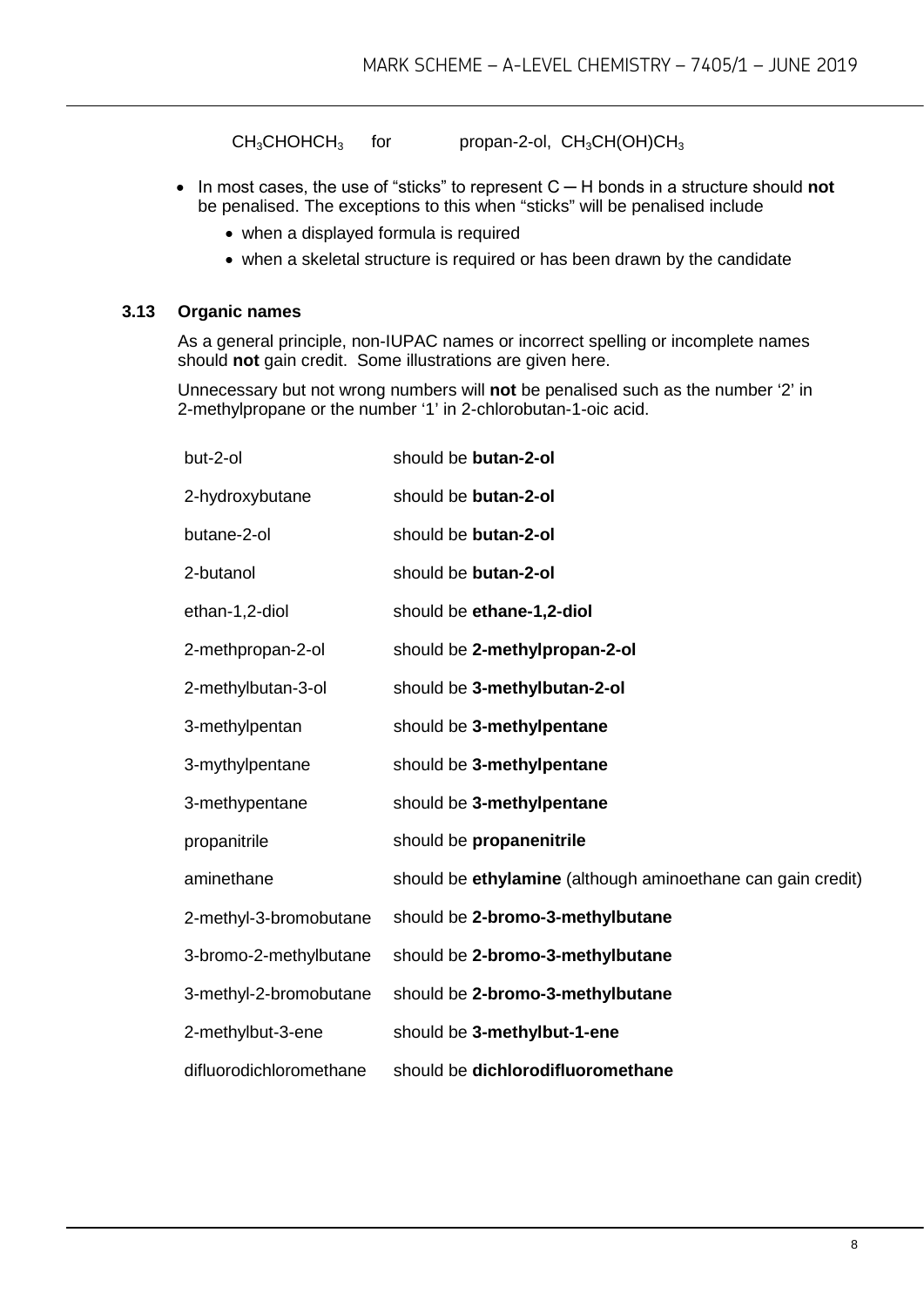#### **3.14 Organic reaction mechanisms**

Curly arrows should originate either from a lone pair of electrons or from a bond.

**The following representations** should not gain credit **and will be penalised each time**  within a clip.



For example, the following would score zero marks



When the curly arrow is showing the formation of a bond to an atom, the arrow can go directly to the relevant atom, alongside the relevant atom or **more than half-way** towards the relevant atom.

In free-radical substitution

- the absence of a radical dot should be penalised **once only** within a clip.
- the use of half-headed arrows is not required, but the use of double-headed arrows or the incorrect use of half-headed arrows in free-radical mechanisms should be penalised **once only** within a clip

Mechanisms may be drawn using structural, displayed or skeletal formulae. However, if skeletal formulae are used in mechanisms such as elimination reactions (from halogenoalkanes or alcohols) or in electrophilic substitutions, any hydrogen atoms that are essential to a step in the mechanism must be shown.

#### **3.15 Extended responses**

#### **For questions marked using a 'Levels of Response' mark scheme:**

Level of response mark schemes are broken down into three levels, each of which has a descriptor. Each descriptor contains two statements. The first statement is the Chemistry content statement and the second statement is the communication statement.

#### **Determining a level**

Start at the lowest level of the mark scheme and use it as a ladder to see whether the answer meets the Chemistry content descriptor for that level. The descriptor for the level indicates the qualities that might be seen in the student's answer for that level. If it meets the lowest level, then go to the next one and decide if it meets this level, and so on, until you have a match between the level descriptor and the answer.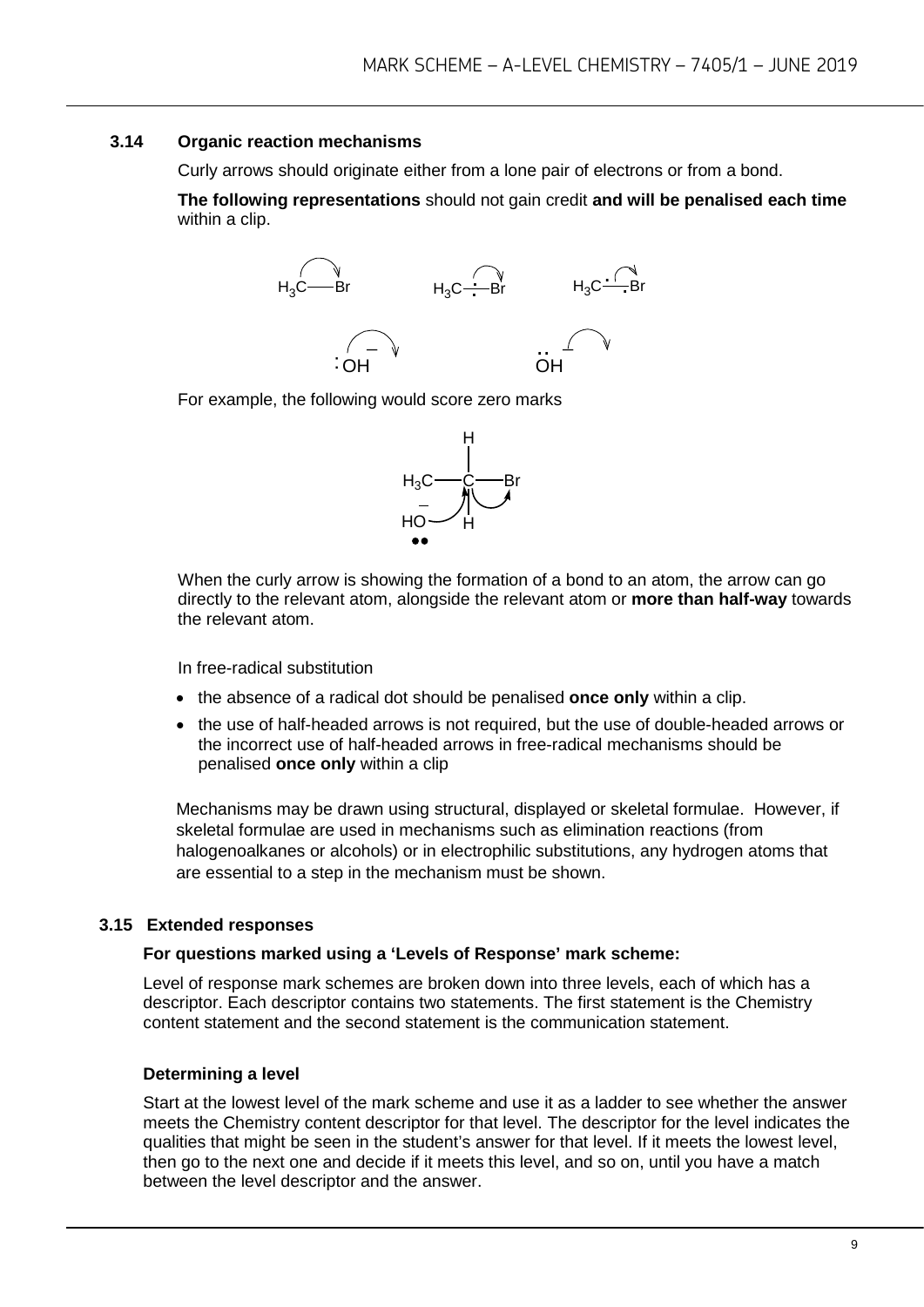When assigning a level you should look at the overall quality of the answer and not look to pick holes in small and specific parts of the answer where the student has not performed quite as well as the rest. If the answer covers different aspects of different levels of the mark scheme you should use a best fit approach for defining the level.

Once the level has been decided, the mark within the level is determined by the communication statement:

- If the answer completely matches the communication descriptor, award the higher mark within the level.
- If the answer does not completely match the communication descriptor, award the lower mark within the level.

The exemplar materials used during standardisation will help you to determine the appropriate level. There will be an exemplar in the standardising materials which will correspond with each level of the mark scheme and for each mark within each level. This answer will have been awarded a mark by the Lead Examiner. You can compare the student's answer with the exemplar to determine if it is the same standard, better or worse than the example. You can then use this to allocate a mark for the answer based on the Lead Examiner's mark on the exemplar.

You may well need to read back through the answer as you apply the mark scheme to clarify points and assure yourself that the level and the mark are appropriate.

Indicative content in the mark scheme is provided as a guide for examiners. It is not intended to be exhaustive and you must credit other chemically valid points. Students may not have to cover all of the points mentioned in the indicative content to reach the highest level of the mark scheme. The mark scheme will state how much chemical content is required for the highest level.

An answer which contains nothing of relevance to the question must be awarded no marks.

#### **For other extended response answers:**

Where a mark scheme includes linkage words (such as 'therefore', 'so', 'because' etc), these are optional. However, a student's marks for the question may be limited if they do not demonstrate the ability to construct and develop a sustained line of reasoning which is coherent, relevant, substantiated and logically structured. In particular answers in the form of bullet pointed lists may not be awarded full marks if there is no indication of logical flow between each point or if points are in an illogical order.

The mark schemes for some questions state that the maximum mark available for an extended response answer is limited if the answer is not coherent, relevant, substantiated and logically structured. During the standardisation process, the Lead Examiner will provide marked exemplar material to demonstrate answers which have not met these criteria. You should use these exemplars as a comparison when marking student answers.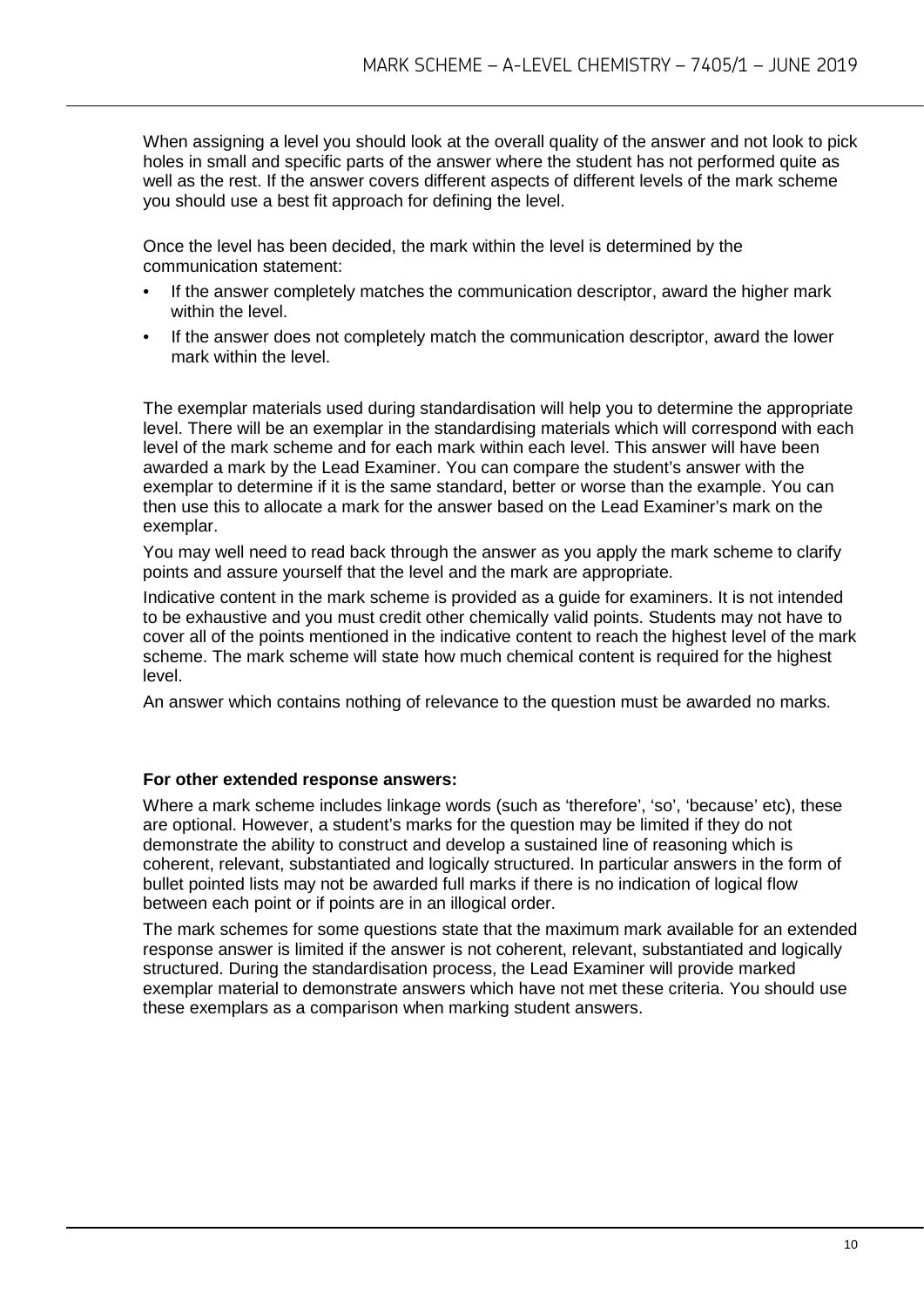| <b>Question</b> | <b>Answers</b>                                                                                                                                                                                                                                                                                                         | <b>Additional Comments/Guidelines</b>                                                                                                                                                                                                                            | <b>Mark</b> |
|-----------------|------------------------------------------------------------------------------------------------------------------------------------------------------------------------------------------------------------------------------------------------------------------------------------------------------------------------|------------------------------------------------------------------------------------------------------------------------------------------------------------------------------------------------------------------------------------------------------------------|-------------|
| 01.1            | $Cs^{+}(g) + e^{-} + I(g)$<br>Top line<br>Lower line $Cs(s) + \frac{1}{2}I_2(s)$                                                                                                                                                                                                                                       |                                                                                                                                                                                                                                                                  |             |
| 01.2            | $79 + x + 376 - 314 = -337 + 585$<br>So enthalpy change = $107$ (kJmol <sup>-1</sup> )                                                                                                                                                                                                                                 | Allow I mark for -107 ( $kJmol^{-1}$ )<br>Allow answer to 2sf or more                                                                                                                                                                                            | 1           |
| 01.3            | (Almost/Mostly) purely/ perfectly ionic                                                                                                                                                                                                                                                                                | If ionic not mentioned, allow no/little covalent<br>bonding/character<br>Penalise references to atoms/molecules<br>Ignore electronegativity                                                                                                                      |             |
| 01.4            | M1 $\Delta S = [(82.8 + \frac{1}{2} \times 117) -130] = \frac{11.3}{3} (J K^{-1} mol^{-1})$<br>$M2 \Delta G = \Delta H - T\Delta S$<br>M3 $\Delta G = 337 - 298 \times 11.3 \times 10^{-3}$ OR 337000 - 298 x 11.3<br>M4 $\Delta G = (+)334 \text{ kJ} \text{ mol}^{-1} \text{ or } 334000 \text{ J} \text{ mol}^{-1}$ | M1 Correct entropy change value<br>M2 equation or equation with numbers<br>M3 for converting units:<br>$\Delta S$ into kJK <sup>-1</sup> mol <sup>-1</sup> or $\Delta H$ into Jmol <sup>-1</sup><br>M4 answer with correct units<br>Any negative answer loses M4 |             |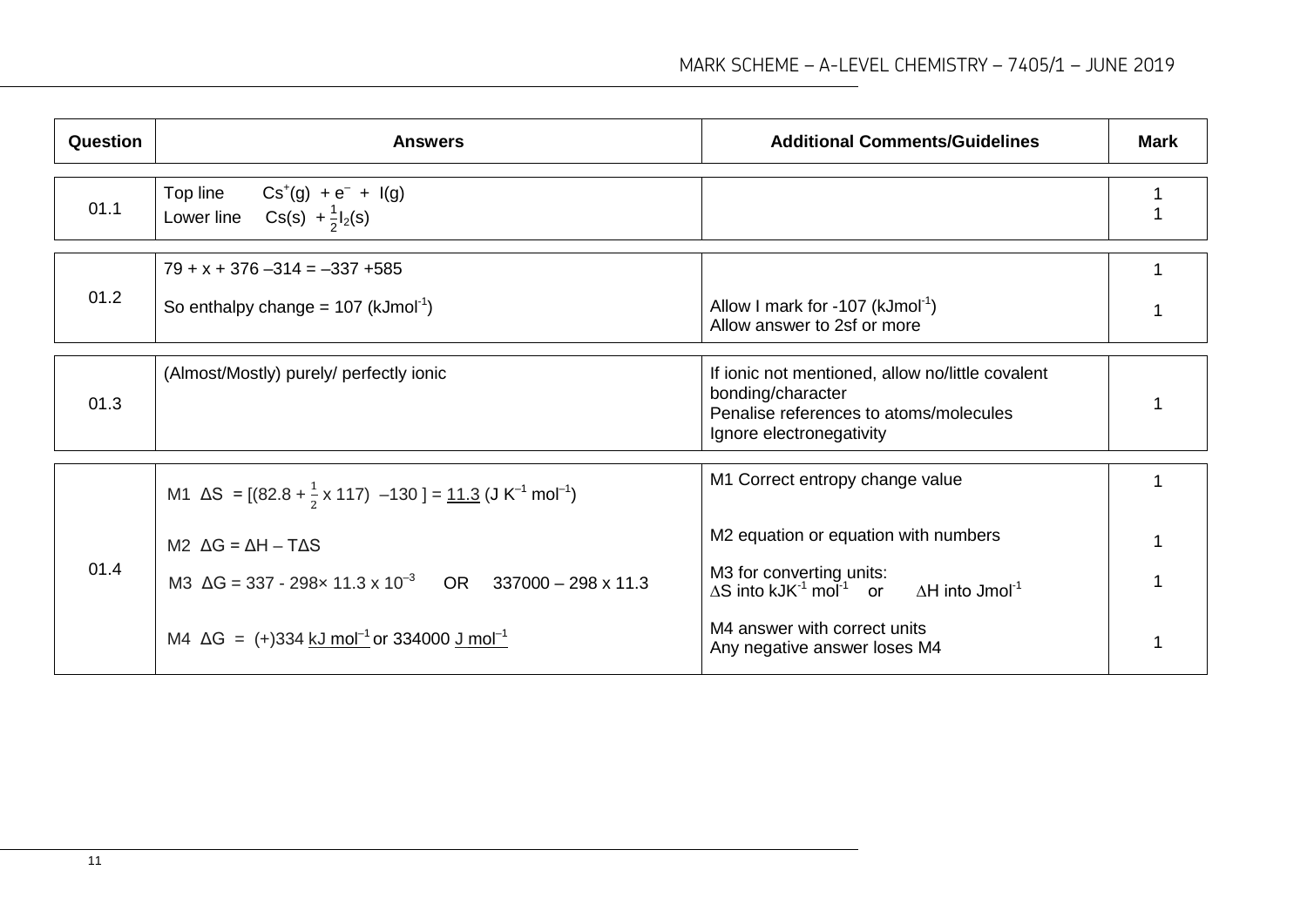| <b>Question</b> | <b>Answers</b>                                                                                                                                             | <b>Additional Comments/Guidelines</b>                                                  | <b>Mark</b> |
|-----------------|------------------------------------------------------------------------------------------------------------------------------------------------------------|----------------------------------------------------------------------------------------|-------------|
|                 | M1: P dissolved or put in/added to a solvent<br>M2: (injected through) a needle or nozzle or capillary and at high<br>voltage/4000 volts or high potential | M1: Allow named solvent eg water or methanol<br>M2: Allow needle is positively charged |             |
| 02.1            | M3: Gains a proton / H <sup>+</sup>                                                                                                                        | M3: Not atoms gain a proton<br>M3: Could be scored from equation                       |             |
|                 | $MA: P + H^+ \rightarrow PH^+$                                                                                                                             | Correct equation gains M3 and M4<br>Ignore state symbols                               |             |
|                 |                                                                                                                                                            |                                                                                        |             |

| $\sim$ $\sim$<br><b>UZ.Z</b> | ---<br>~~<br>ິ |  |
|------------------------------|----------------|--|
|                              |                |  |

|      | M1 V = $d/t$ or = 1.22 x 10 <sup>5</sup> ms <sup>-1</sup>                                                            | Recall this equation                                                                                             |  |
|------|----------------------------------------------------------------------------------------------------------------------|------------------------------------------------------------------------------------------------------------------|--|
|      | M2 m = $\frac{2KE}{v^2}$ or $\frac{2 \times 2.09 \times 10^{-15}}{(1.22 \times 10^5)^2}$<br>or                       | Rearrangement to give m                                                                                          |  |
|      | M2 m = $\frac{2KE \times t^2}{d^2}$ or $\frac{2 \times 2.09 \times 10^{-15} \times (1.23 \times 10^{-5})^2}{1.50^2}$ |                                                                                                                  |  |
| 02.3 | M3 m = $2.8(1) \times 10^{-25}$ (kg)                                                                                 | M3: Calculation of m.                                                                                            |  |
|      | M4 = 2.81 x $10^{-25}$ x L = 0.169                                                                                   | M4: Allow M3 x L                                                                                                 |  |
|      | M5<br>$0.169 \times 1000 = 169(2)$                                                                                   | M5: Allow M4 x 1000<br>169 only scores 5 marks<br>Allow answers to 2 significant figures or more<br>ignore units |  |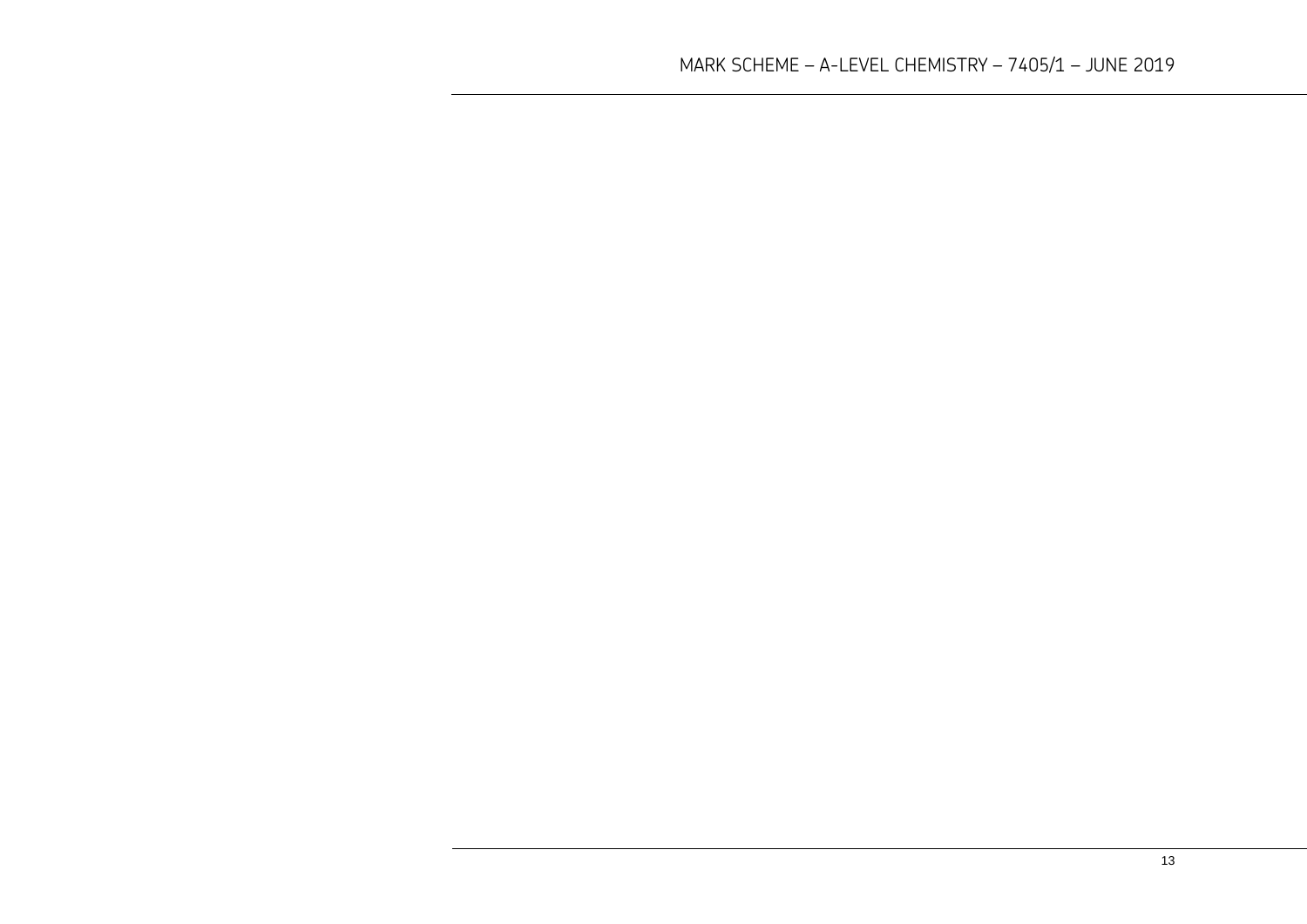| Question | <b>Answers</b>                                                               | <b>Additional Comments/Guidelines</b>                                                | <b>Mark</b> |
|----------|------------------------------------------------------------------------------|--------------------------------------------------------------------------------------|-------------|
| 03.1     | Repeating pattern/trends (of physical or chemical<br>properties/reactions)   | Allow named property<br>Penalise groups                                              |             |
| 03.2     | <b>Bromine/Br</b>                                                            | Not $Br2$<br>Accept Kr or Krypton                                                    |             |
| 03.3     | Potassium /K<br>Smallest number of protons/smallest nuclear charge           | If Na or Rb lose M1 but allow access to M2 and M3<br>If other incorrect elements 0/3 |             |
|          | Similar shielding / same number of shells (as other elements in<br>period 4) | Allow same shielding                                                                 |             |
| 03.4     | Amphoteric                                                                   |                                                                                      |             |
| 03.5     | $As_2O_3 + 6Zn + 12HNO_3 \rightarrow 2AsH_3 + 6Zn(NO_3)_2 + 3H_2O$           | Accept multiples                                                                     |             |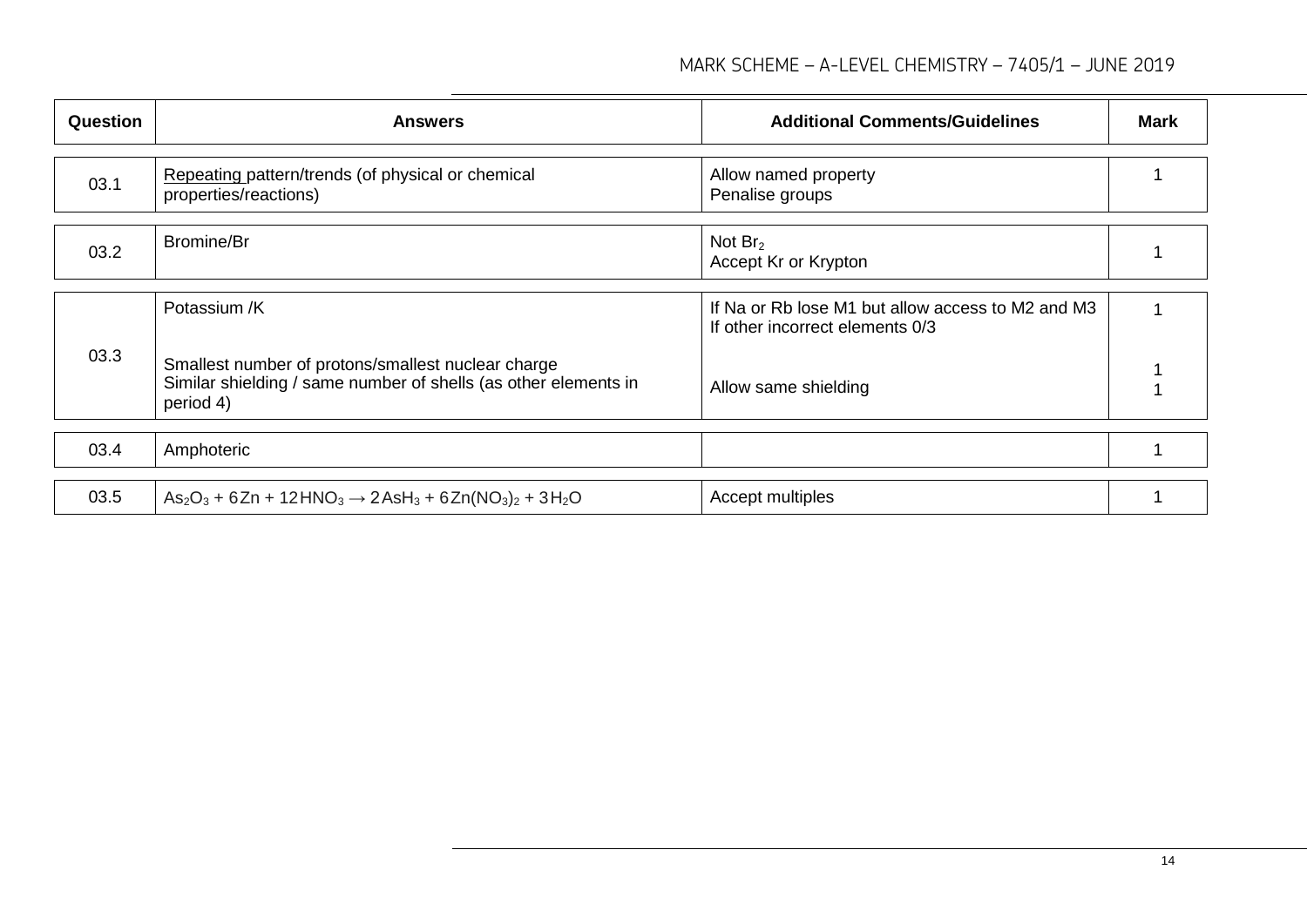#### MARK SCHEME – A-LEVEL CHEMISTRY – 7405/1 – JUNE 2019

| <b>Question</b> | <b>Answers</b>                                                                                                                     | <b>Additional Comments/Guidelines</b>     | <b>Mark</b> |
|-----------------|------------------------------------------------------------------------------------------------------------------------------------|-------------------------------------------|-------------|
|                 | $[Fe(OH)3(H2O)3]$                                                                                                                  | M2: Allow red-brown                       |             |
| 04.1            | <b>Brown</b>                                                                                                                       | M3: Allow correct equations with $Na2CO3$ |             |
|                 | $2[Fe(H2O)6]3+ + 3CO32 \rightarrow$ 2[Fe(OH) <sub>3</sub> (H <sub>2</sub> O) <sub>3</sub> ] + 3CO <sub>2</sub> + 3H <sub>2</sub> O | M3: Ignore state symbols                  |             |
|                 | [FeCl <sub>4</sub> ]                                                                                                               |                                           |             |
| 04.2            | $[Fe(H2O)6]3+ + 4Cl- \rightarrow [FeCl4]- + 6H2O$                                                                                  | M2: Allow correct equations with HCI      |             |
| 04.3            | $(XS)$ Zn (in acid or HCl or $H_2SO_4$ )                                                                                           | Allow KI/potassium iodide                 |             |
| 04.4            | $[Fe(OH)2(H2O)4]$                                                                                                                  |                                           |             |
|                 | green                                                                                                                              |                                           |             |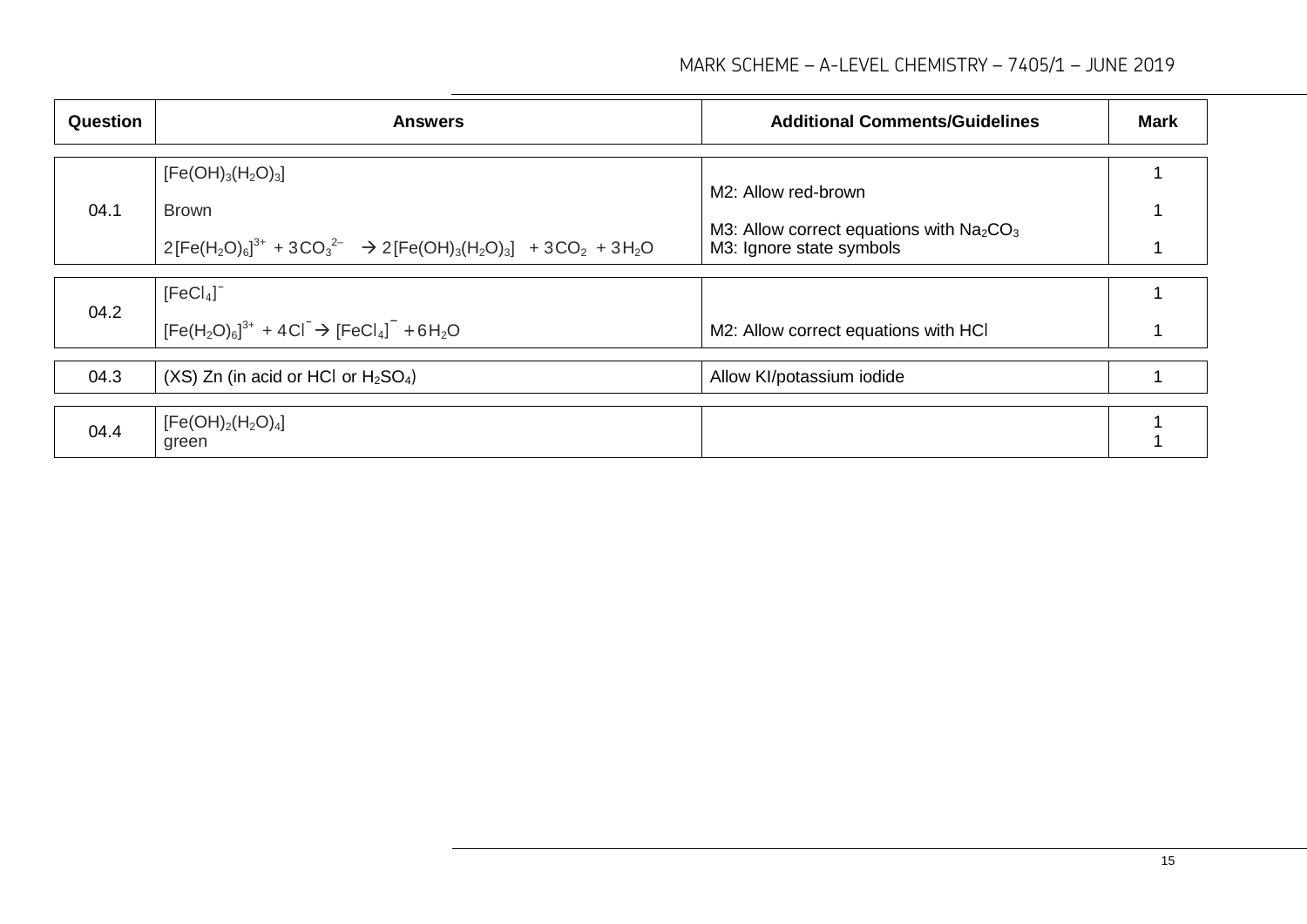|      | This question is marked using levels of response. Refer to the<br>Mark Scheme Instructions for Examiners for guidance on how                                                                                                      | <b>Indicative Chemistry content</b>                               |   |
|------|-----------------------------------------------------------------------------------------------------------------------------------------------------------------------------------------------------------------------------------|-------------------------------------------------------------------|---|
|      | to mark this question.                                                                                                                                                                                                            | <b>Stage 1: shapes of complexes</b>                               |   |
|      | Level 3                                                                                                                                                                                                                           | 1a octahedral or 6 co-ordinate diagram                            |   |
|      | 5-6 marks<br>All stages are covered and the description of each stage is<br>generally correct and virtually complete. Answer is<br>communicated coherently and shows a logical progression<br>from stage 1 to stage 2 and stage 3 | 1b tetrahedral or square planar or 4 co-ordinate diagram          | 6 |
|      |                                                                                                                                                                                                                                   | Stage 2: cis/ trans isomerism (or E-Z or geometric)               |   |
|      | Answer is illustrated using diagrams of at least 2 specific<br>examples of pairs of cobalt or platinum complex isomers.                                                                                                           | 2a cis/trans isomerism in either square planar and/or             |   |
|      | Level 2                                                                                                                                                                                                                           | octahedral complexes                                              |   |
|      | 3-4 marks                                                                                                                                                                                                                         | 2b Diagrams showing cis and trans isomerism in a square           |   |
|      | All stages are covered but the description of each stage may<br>be incomplete or may contain inaccuracies OR two stages are                                                                                                       | planar complex                                                    |   |
| 04.5 | covered and the explanations are generally correct and                                                                                                                                                                            | 2c Diagrams showing cis and trans isomerism in both               |   |
|      | virtually complete. Answer is mainly coherent and shows<br>progression from stage 1 to stage 2 and/or stage 3.                                                                                                                    | isomers of octahdedral complexes eg draw cis and trans            |   |
|      | Answer is illustrated using diagrams of at least 1 specific<br>example of a pair of cobalt or platinum complex isomers.                                                                                                           | $M(H_2O)_4(OH)_2$ or $[M(NH_3)_4(H_2O)_2]^{2+}$                   |   |
|      | Level 1<br>$1-2$ marks                                                                                                                                                                                                            | Stage 3: optical isomerism                                        |   |
|      | Two stages are covered but the description of each stage may                                                                                                                                                                      | 3a optical isomerism / non superimposable mirror images in        |   |
|      | be incomplete or may contain inaccuracies, OR only one stage<br>is covered but the explanation is generally correct and virtually                                                                                                 | octahedral complexes                                              |   |
|      | complete. Answer includes isolated statements and these are                                                                                                                                                                       | 3b occurs with a specific bidentate ligands eg. $C_2O_4^{2^2}$ or |   |
|      | presented in a logical order.                                                                                                                                                                                                     |                                                                   |   |
|      | Answer is illustrated using at least 1 appropriate diagram or                                                                                                                                                                     | $NH2CH2CH2NH2$                                                    |   |
|      | formula.                                                                                                                                                                                                                          | 3c draw both optical isomers of eg $[M(NH_2CH_2CH_2NH_2)_3]^{2+}$ |   |
|      | Level 0<br><b>0 marks</b> Insufficient correct chemistry to gain a mark.                                                                                                                                                          |                                                                   |   |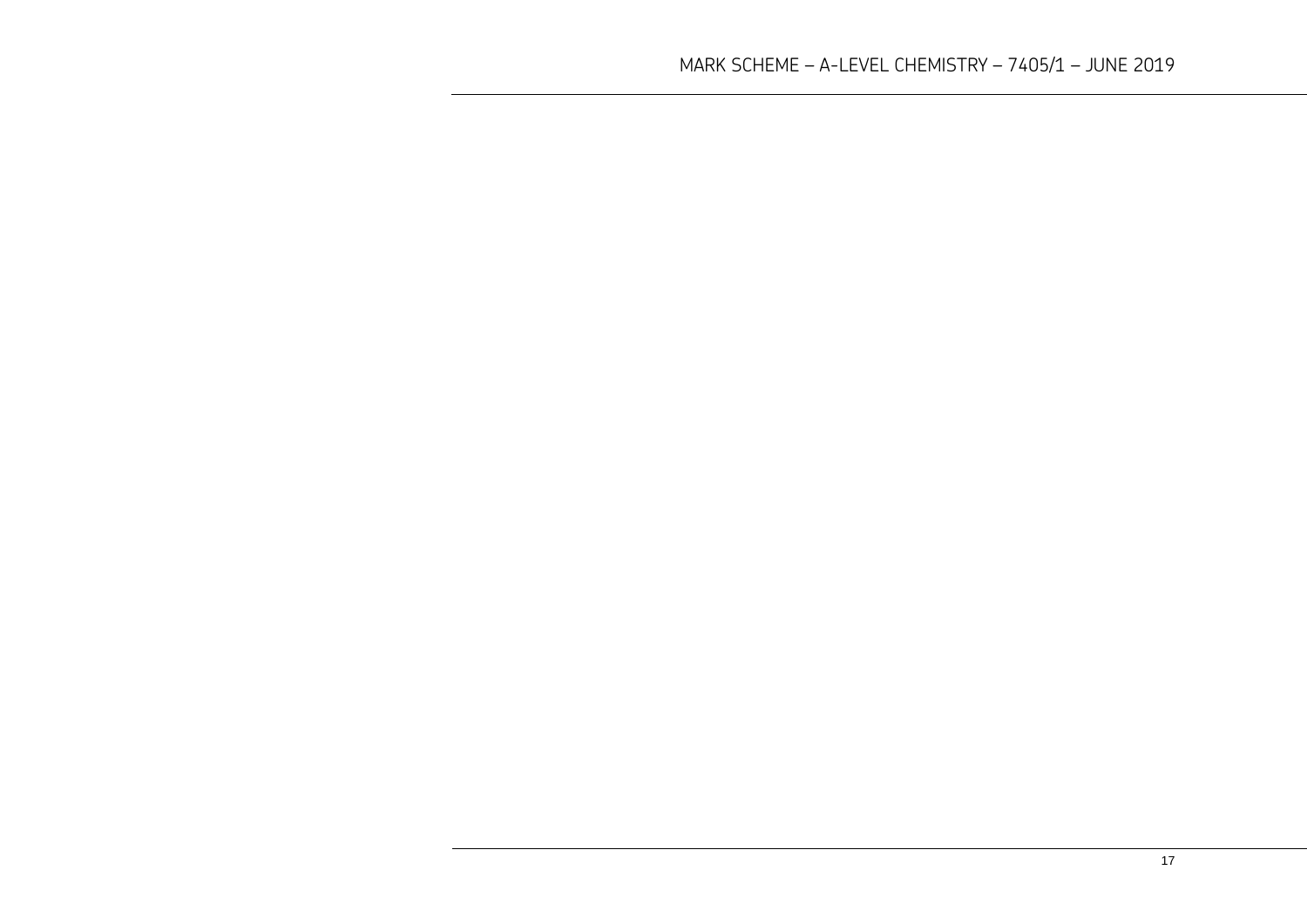| <b>Question</b> | <b>Answers</b>                                                                                                                                                                                                                                                                                                                                                 | <b>Additional Comments/Guidelines</b>                                                                                                                                                                                              | Mark |
|-----------------|----------------------------------------------------------------------------------------------------------------------------------------------------------------------------------------------------------------------------------------------------------------------------------------------------------------------------------------------------------------|------------------------------------------------------------------------------------------------------------------------------------------------------------------------------------------------------------------------------------|------|
| 05.1            | NaCl + $H_2SO_4$ $\rightarrow$ NaHSO <sub>4</sub> + HCl                                                                                                                                                                                                                                                                                                        | Allow 2NaCl + $H_2SO_4$ $\rightarrow$ Na <sub>2</sub> SO <sub>4</sub> + 2HCl                                                                                                                                                       |      |
|                 | Proton donor                                                                                                                                                                                                                                                                                                                                                   | Allow (Bronsted-Lowry) acid                                                                                                                                                                                                        |      |
| 05.2            | $2NaBr + 2H_2SO_4 \rightarrow Na_2SO_4 + SO_2 + Br_2 + 2H_2O$<br><b>Or</b><br>$2NaBr + 3H_2SO_4 \rightarrow 2NaHSO_4 + SO_2 + Br_2 + 2H_2O$<br><b>Or</b><br>$2H^+ + 2Br + H_2SO_4 \rightarrow SO_2 + Br_2 + 2H_2O$<br>Or<br>$4H^+ + 2Br + SO_4^2 \rightarrow SO_2 + Br_2 + 2H_2O$<br>brown gas or brown fumes or orange gas or orange fumes<br>Oxidising agent | Ignore 2NaBr + $H_2SO_4 \rightarrow Na_2SO_4 + 2HBr$<br>Ignore NaBr + $H_2SO_4 \rightarrow NaHSO_4 + HBr$<br>Do not accept yellow solid<br>Ignore fizzing and misty fumes<br>Allow electron acceptor<br>Ignore acid / proton donor |      |
| 05.3            | $(+)5$ and -1                                                                                                                                                                                                                                                                                                                                                  |                                                                                                                                                                                                                                    | 1    |
| 05.4            | Is oxidised and reduced                                                                                                                                                                                                                                                                                                                                        | Allow undergoes disproportionation<br>Allows gains and loses electrons                                                                                                                                                             |      |
|                 |                                                                                                                                                                                                                                                                                                                                                                |                                                                                                                                                                                                                                    |      |

|      | D AgBr<br>$E \text{Ag}_2CO_3$                                                                                                                                                                                          | Ignore state symbols                                                                                                                                                                                    |  |
|------|------------------------------------------------------------------------------------------------------------------------------------------------------------------------------------------------------------------------|---------------------------------------------------------------------------------------------------------------------------------------------------------------------------------------------------------|--|
| 05.5 | FCO <sub>2</sub><br>$\mu$ 2Ag <sup>+</sup> + CO <sub>3</sub> <sup>2-</sup> → Ag <sub>2</sub> CO <sub>3</sub><br>AgBr + 2NH <sub>3</sub> $\rightarrow$ Ag(NH <sub>3</sub> ) <sub>2</sub> <sup>+</sup> + Br <sup>-</sup> | Or $\rightarrow$ Ag(NH <sub>3</sub> ) <sub>2</sub> Br                                                                                                                                                   |  |
|      |                                                                                                                                                                                                                        | One mark for $Ag(NH_3)_2^+$ and 1 mark for equation<br>If $D = AgCI$ , then allow 2 marks for<br>AgCl + 2NH <sub>3</sub> $\rightarrow$ Ag(NH <sub>3</sub> ) <sub>2</sub> <sup>+</sup> + Cl <sup>-</sup> |  |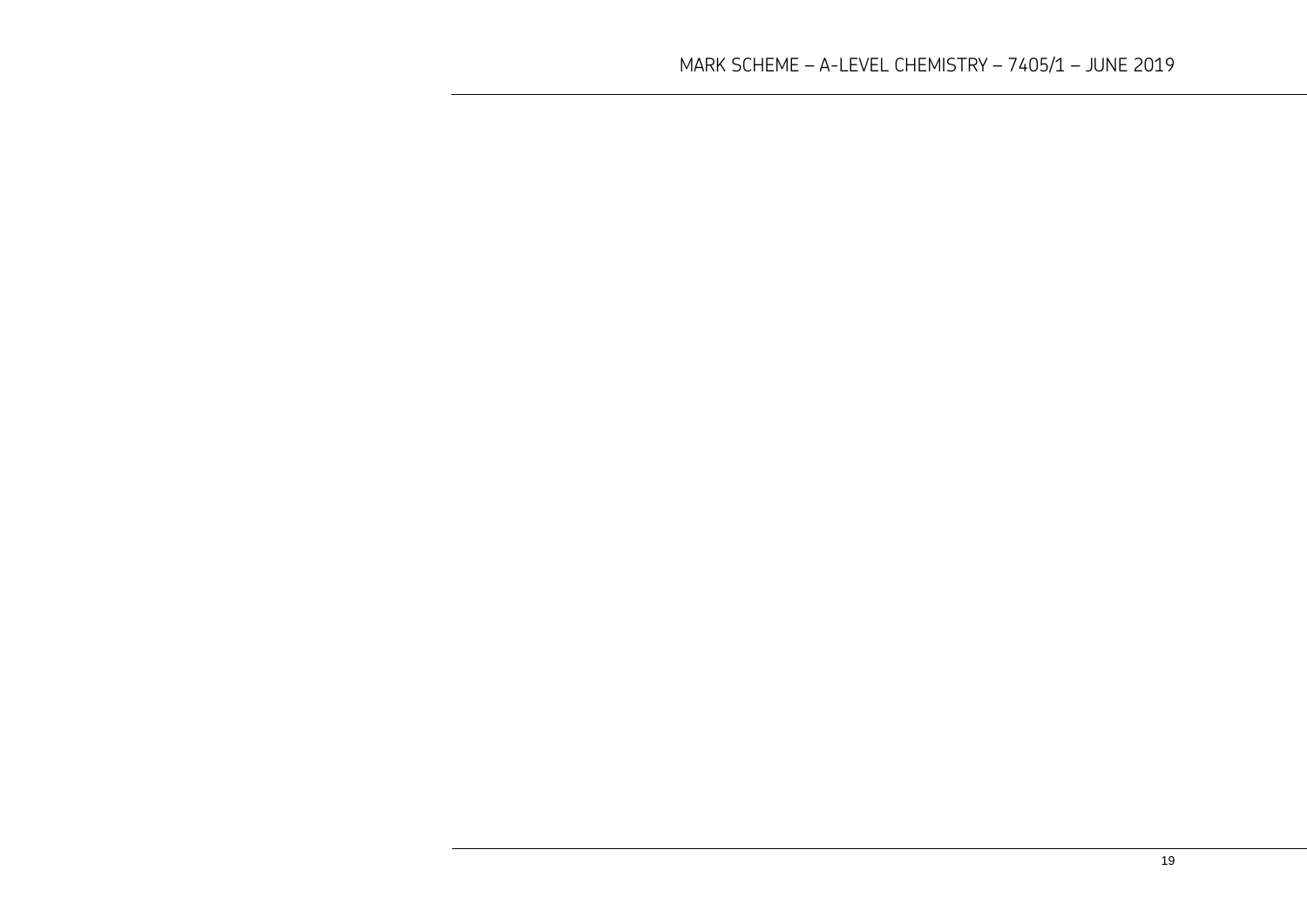Ignore reflects visible/white light

| Question | <b>Answers</b>                                                                                                                                                                                                                                                                                                                                                                                                                                                                                             | <b>Additional Comments/Guidelines</b>                                                                                                                                                                                                             | <b>Mark</b> |
|----------|------------------------------------------------------------------------------------------------------------------------------------------------------------------------------------------------------------------------------------------------------------------------------------------------------------------------------------------------------------------------------------------------------------------------------------------------------------------------------------------------------------|---------------------------------------------------------------------------------------------------------------------------------------------------------------------------------------------------------------------------------------------------|-------------|
| 06.1     | M1 Amount of $S_2O_3^{2} = 9.00 \times 0.0800 = 7.20 \times 10^{-4}$ mol<br>1000<br>(From equations mol $S_2O_3^{2}$ = mol Cu <sup>2+</sup> )<br>M2 Amount of Cu <sup>2+</sup> in 25 cm <sup>3</sup> = 7.20 x 10 <sup>-4</sup> mol<br>M3 Amount of Cu <sup>2+</sup> in 250 cm <sup>3</sup> = 7.20 x 10 <sup>-4</sup> x10 = 7.20 x 10 <sup>-3</sup> mol<br>M4 Mass of copper = 7.20 x 10 <sup>-3</sup> mol $\times$ 63.5 = 0.457 g<br>M5 mass = $0.985$ g<br>M6 % Cu = $0.457 \times 100 = 46.4$ %<br>0.985 | $M2$ = answer to M1 (1:1 ratio)<br>$M3 = M2 \times 10$<br>$M4 = M3 \times 63.5$<br>M5 converting 985mg to g<br>M6 is for the answer to 3 sf<br>Allow % Cu = 457 x $100 = 46.4$ % for M5 and M6<br>985<br>Allow (M4 x1000)/985 x 100 for M5 and M6 | 1           |
| 06.2     | Use more of the alloy<br>Use a lower concentration of the thiosulfate solution/lower mass of<br>$Na2S2O3$ to make solution                                                                                                                                                                                                                                                                                                                                                                                 |                                                                                                                                                                                                                                                   |             |
| 06.3     | Oxidizing agent                                                                                                                                                                                                                                                                                                                                                                                                                                                                                            | Allow electron acceptor                                                                                                                                                                                                                           | 1           |
| 06.4     | $1s^{2}2s^{2}2p^{6}3s^{2}3p^{6}3d^{9}$                                                                                                                                                                                                                                                                                                                                                                                                                                                                     | Do not allow [Ar]3d <sup>9</sup>                                                                                                                                                                                                                  | 1           |
| 06.5     | Full $(3)d$ (sub)shell or $(3)d^{10}$<br>No (d-d) transitions possible/ cannot absorb visible/white light                                                                                                                                                                                                                                                                                                                                                                                                  | M2 is dependent on M1                                                                                                                                                                                                                             |             |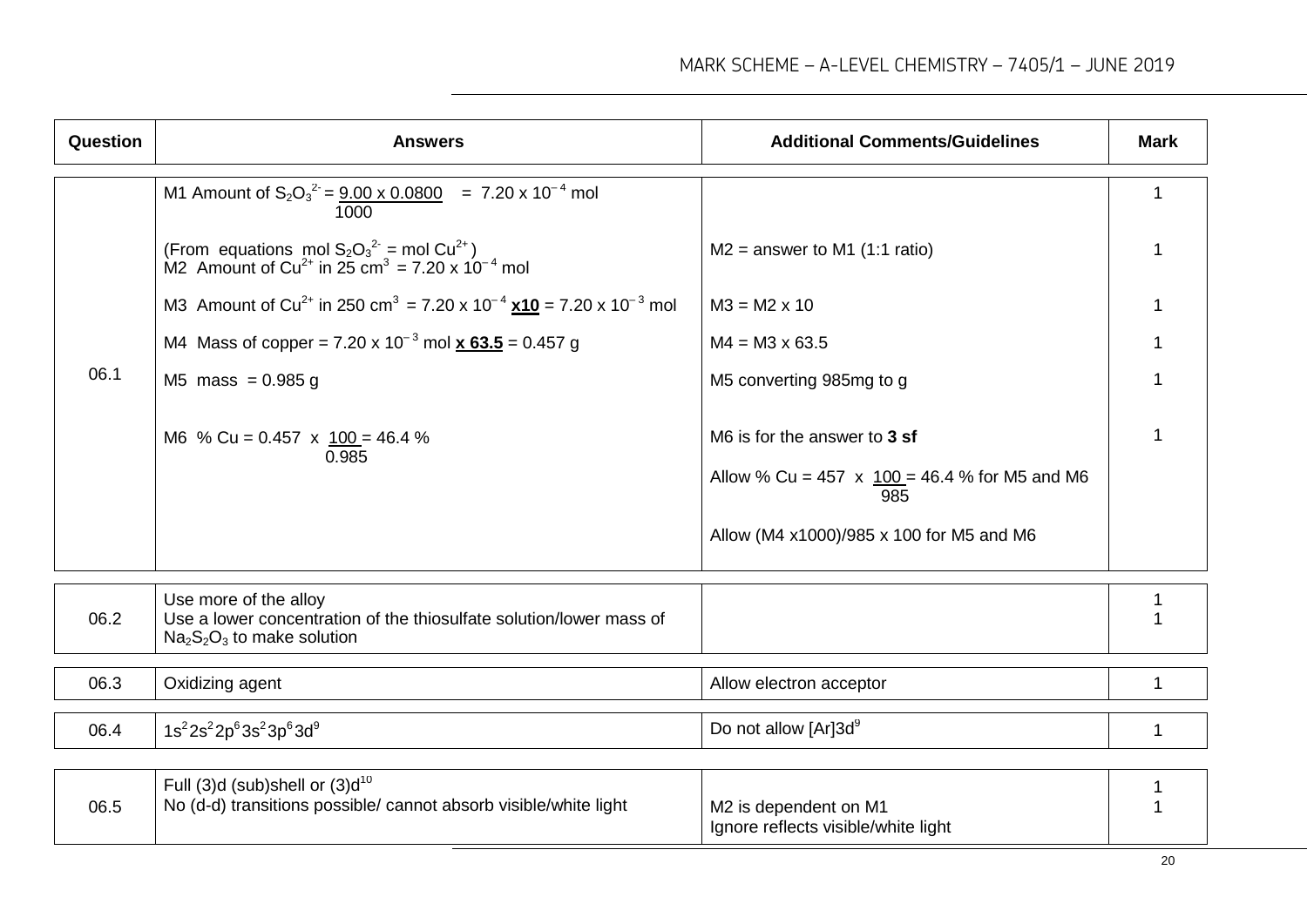|      | M1: $n = (5.00/253.8) = 0.0197$ mol                                                                         | Allow 254<br>If 126.9 or 127 used lose M1 only            |  |
|------|-------------------------------------------------------------------------------------------------------------|-----------------------------------------------------------|--|
|      | M2: $T = 458$ K and P = 100 000 Pa                                                                          |                                                           |  |
| 06.6 | M3: $V = nRT$ or $0.0197 \times 8.31 \times 458$ or $7.50 \times 10^{-4}$ (m <sup>3</sup> )<br>100 000<br>P | M3 If rearrangement incorrect can only score M1<br>and M2 |  |
|      | M4: $V = 750$ (cm <sup>3</sup> )                                                                            | M4: Allow M3 $\times$ 10 <sup>6</sup><br>M4: Allow 749    |  |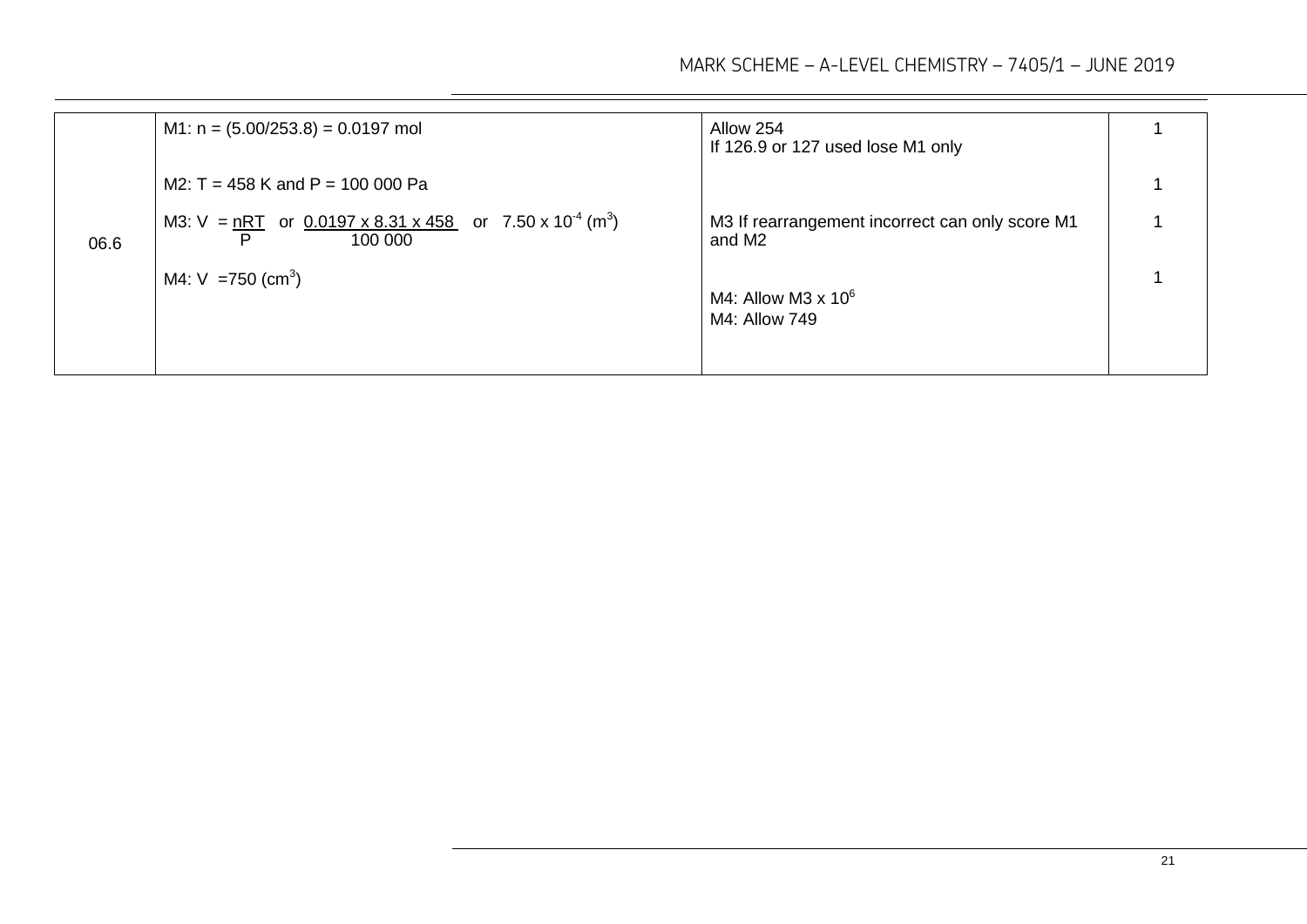| Question | <b>Answers</b>                                                                                                                      | <b>Additional Comments/Guidelines</b>                                                                                     | <b>Mark</b> |
|----------|-------------------------------------------------------------------------------------------------------------------------------------|---------------------------------------------------------------------------------------------------------------------------|-------------|
| 07.1     | Moles $SO_2$ eqbm (=6.08/64.1 = 0.0949) so moles $O_2$ eqbm = 0.0474<br>Mass of oxygen (= $0.0474 \times 32(.0)$ ) = 1.52 g         | Allow 0.0475<br>Allow M1 x 32                                                                                             |             |
| 07.2     | M1: Mole fraction $SO_3 = 0.15$<br>Mole fraction $SO_2 = 0.57$<br>Mole fraction $O_2 = 0.28$                                        | Accept fractions for M1                                                                                                   |             |
|          | $( = (\frac{\lambda SO_2)^2 P^2 x (\lambda O_2) P}{(\lambda SO_3)^2 P^2})$<br>M2: $K_p = \frac{(pSQ_2)^2 \times (pQ_2)}{(pSQ_3)^2}$ | Do not accept [ ]<br>$\lambda$ = mole fraction                                                                            |             |
|          | M3: P = $K_2 x (\lambda SO_3)^2$<br>( $\lambda SO_2$ ) <sup>2</sup> x ( $\lambda O_2$ )<br>(0.57) <sup>2</sup> x (0.28)             | M3 is for rearrangement with or without numbers<br>If incorrect rearrangement allow correct M1 and<br>M <sub>2</sub> only |             |
|          | Allow range 1.88 x 10 <sup>5</sup> to 1.94 x 10 <sup>5</sup><br>M4 P = $1.91 \times 10^5$ (Pa)                                      |                                                                                                                           |             |
|          | M1 Kp is higher at higher temperature or converse                                                                                   |                                                                                                                           |             |
| 07.3     | M2 At higher temperature more dissociation occurs / more products<br>are formed / equilibrium shifts to the right/forward direction | M2: Allow converse arguments<br>M2 dependent on M1.                                                                       |             |
| 07.4     | $(\sqrt{3.94 \times 10^4} \text{ Pa}) = 198.5$                                                                                      | Allow 198 - 198.5 (answer is 198.49)                                                                                      |             |
|          | $Pa^{1/2}$ or Pa <sup>0.5</sup>                                                                                                     | If $\sqrt{7.62 \times 10^5}$ = 873 then lose M1 but allow M2                                                              |             |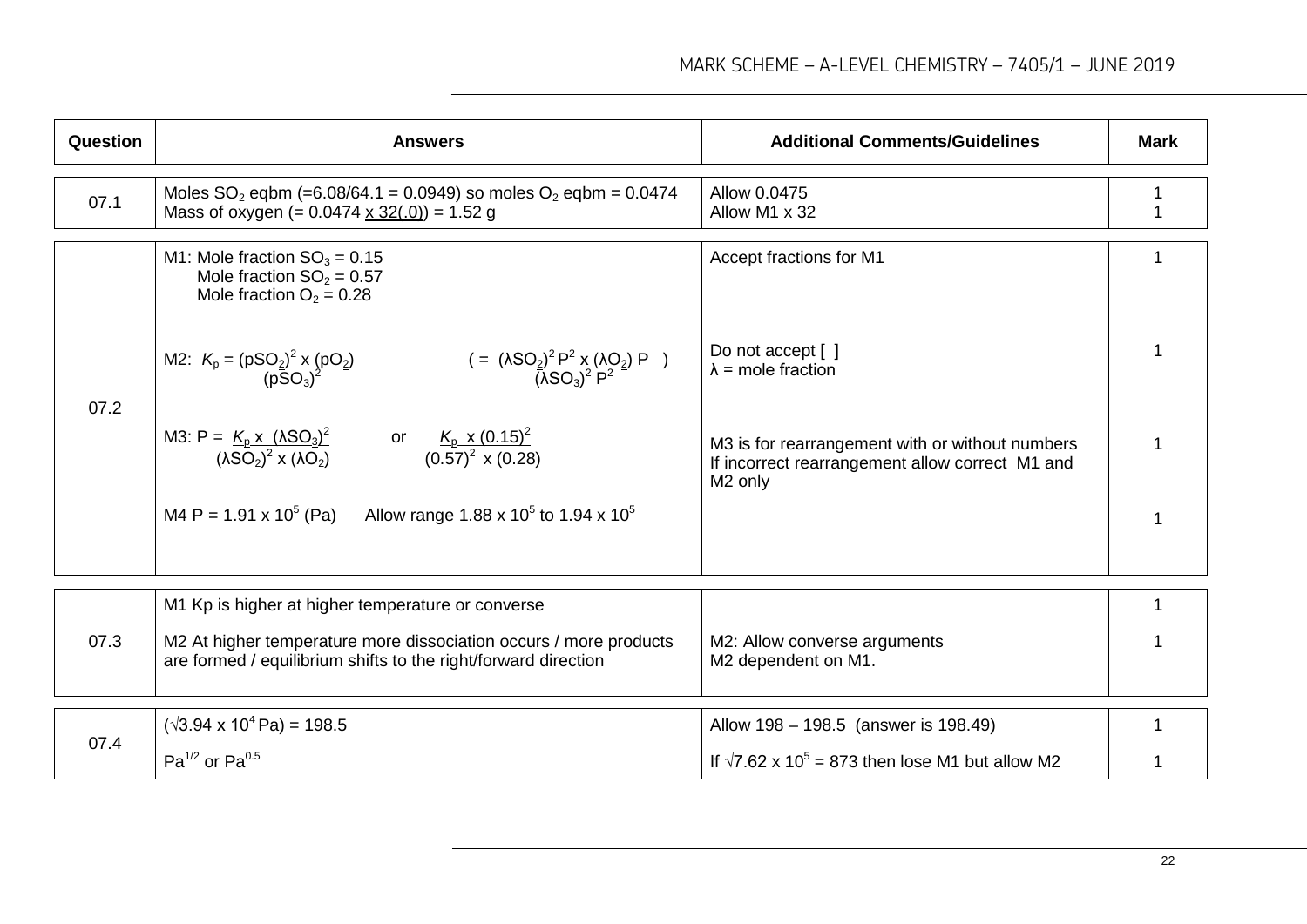| Question | <b>Answers</b>                                                                         | <b>Additional Comments/Guidelines</b>                                                                                                                                                                                                                                                                                                                                                                                                                                                                                                                                                                                       | <b>Mark</b> |
|----------|----------------------------------------------------------------------------------------|-----------------------------------------------------------------------------------------------------------------------------------------------------------------------------------------------------------------------------------------------------------------------------------------------------------------------------------------------------------------------------------------------------------------------------------------------------------------------------------------------------------------------------------------------------------------------------------------------------------------------------|-------------|
| 08.1     |                                                                                        | M1 two lone pairs on each O atom<br>and<br>$\delta$ + and $\delta$ – on each H-O bond<br>M2 dotted/broken line shown between lone pair on<br>one molecule and the correct H on another<br>M3 O. The O in straight line, dependent on M2<br>Ignore any partial charges on C-H or C-O bonds<br>For straight line in M3, allow a deviation of up to<br>$15^{\circ}$<br>If a different molecule containing hydrogen bonding<br>due to O-H bond drawn (e.g. methanol, water) or<br>an incorrect attempt at the structure of ethanol,<br>then maximum of 2 marks (i.e. only penalise if<br>would score all three marks otherwise) | 1           |
| 08.2     | Hydrogen bonds (between ethanol molecules)                                             |                                                                                                                                                                                                                                                                                                                                                                                                                                                                                                                                                                                                                             |             |
|          | (permanent) dipole-dipole OR van der Waals force (between<br>methoxymethane molecules) | Allow vdW                                                                                                                                                                                                                                                                                                                                                                                                                                                                                                                                                                                                                   |             |
|          | Hydrogen bonds are stronger/est intermolecular force                                   | Allow more energy to break/overcome hydrogen<br>bonding<br>Allow converse arguments                                                                                                                                                                                                                                                                                                                                                                                                                                                                                                                                         |             |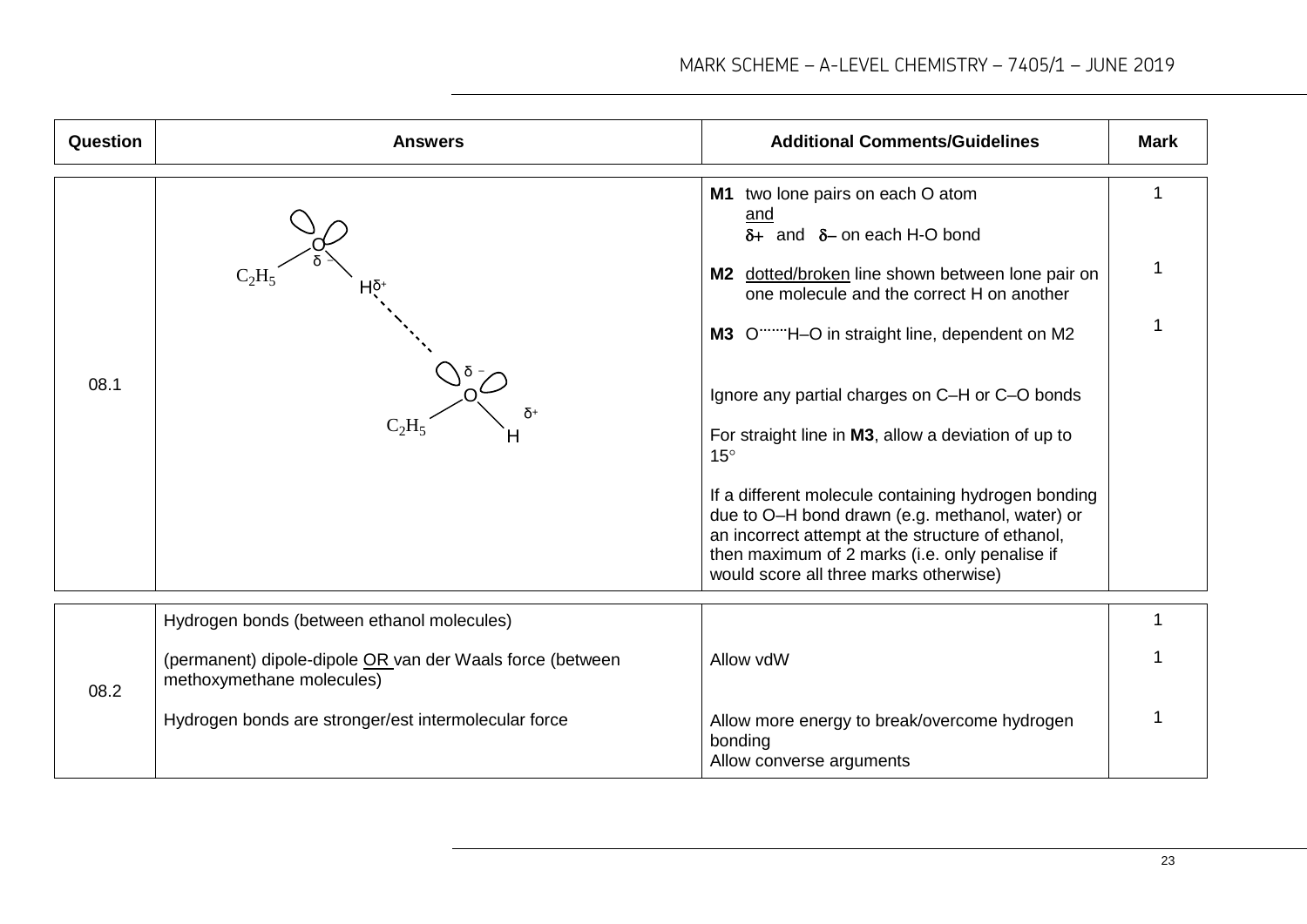| 08.3 | <b>CI</b><br>СI         | POCI <sub>3</sub> : allow any shape showing 1 double bond<br>between P and O and 3 P-CI bonds<br>$CIF_4$ : allow any shape showing 4 CI-F bonds and 2<br>lone pairs |  |
|------|-------------------------|---------------------------------------------------------------------------------------------------------------------------------------------------------------------|--|
|      | (distorted) Tetrahedral |                                                                                                                                                                     |  |
|      | Square planar           |                                                                                                                                                                     |  |
|      | $90^\circ$              |                                                                                                                                                                     |  |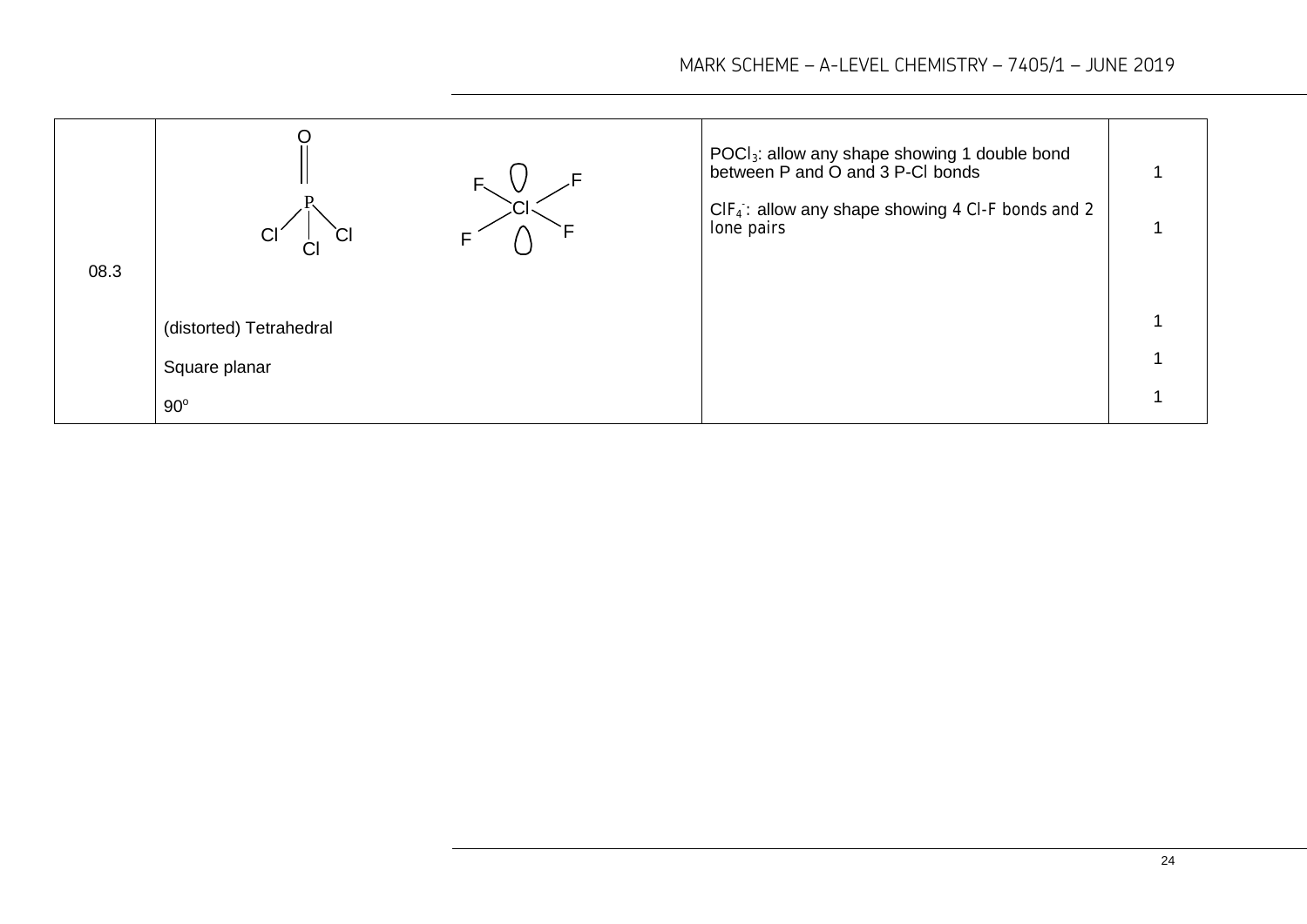| Question | <b>Answers</b>                                                                                                    | <b>Additional Comments/Guidelines</b>                                                                     | <b>Mark</b> |
|----------|-------------------------------------------------------------------------------------------------------------------|-----------------------------------------------------------------------------------------------------------|-------------|
| 09.1     | $M1: [H^+] = [OH]$                                                                                                | M1: accept equal number/amounts of H <sup>+</sup> and OH <sup>-</sup>                                     |             |
|          | M2: $[H^+]$ (= 10 <sup>-pH</sup> ) = 2.138 x 10 <sup>-7</sup>                                                     | M2: allow 2.14 x $10^{-7}$                                                                                |             |
|          | M3: $K_w = [H^+]^2$ or $(2.138 \times 10^{-7})^2$                                                                 | M3: allow $(M2)^2$                                                                                        |             |
|          | M4: $K_w = 4.57 \times 10^{-14}$                                                                                  | M4: allow 4.58 x 10 <sup>-14</sup><br>M4 is dependent on (an answer) <sup>2</sup> in M3                   |             |
| 09.2     | View with Figure X (ie graph) as they may show working there.                                                     | Ignore calculations of mols of salt or acid                                                               |             |
|          | M1: Determines volume at half equivalence $(=\frac{19.5}{2}$ cm <sup>3</sup> ) = 9.75 (cm <sup>3</sup> )          | M1: Allow reading on graph to be from 19.4 to 19.7<br>giving $M1 = 9.7$ to 9.85                           |             |
|          | M2: $pH = 4.80$ to 4.95                                                                                           | M2: Reads off pH at half equivalence                                                                      |             |
|          | M3: $K_a$ (= 10 <sup>-pH</sup> ) = 10 <sup>-4.9</sup> = 1.26 x 10 <sup>-5</sup>                                   | M3: Allow 1.12 x 10 <sup>-5</sup> to 1.58 x 10 <sup>-5</sup><br>M3: Allow 2sf or more                     |             |
|          | Alternative method<br>M1: $pH$ of pure acid = 3<br>M2: $K_a = (10^{-3})^2 / 0.080$<br>$M3: = 1.25 \times 10^{-5}$ | Alternative M1 if calculation incorrect:<br>Allow pH = $pK_a$ or $[H^+] = K_a$ at <u>half equivalence</u> |             |
| 09.3     | cresolphthalein                                                                                                   |                                                                                                           |             |